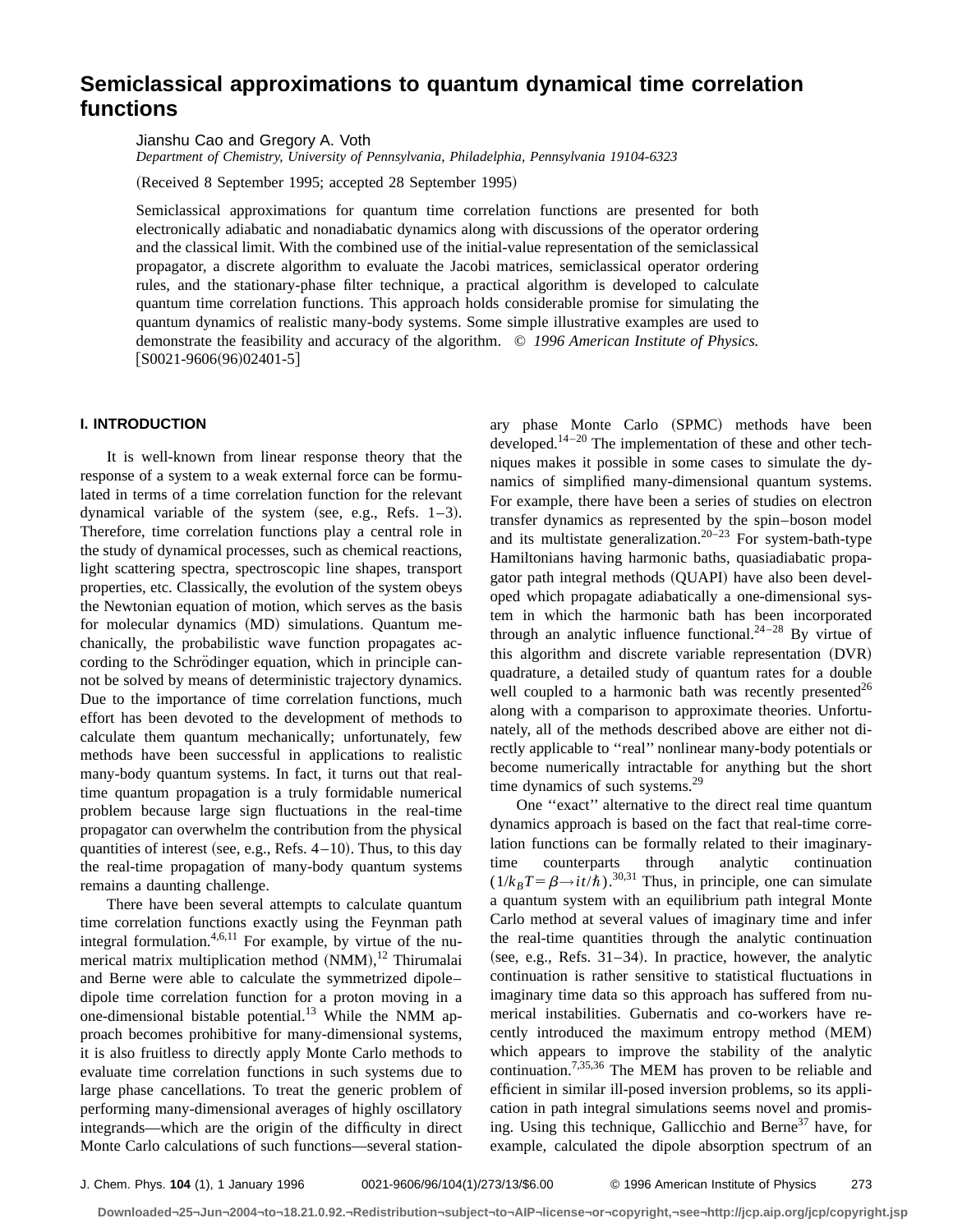electron in fluid helium and found good agreement with some previous analytic results. The implementation of this and other versions of the MEM allows one to evaluate the lower frequency portion of the absorption spectra with good accuracy, but it probably requires further effort to determine the high-frequency portion which is essential in describing short-to-intermediate time quantum dynamics, e.g., photodissociation processes, optical control experiments, quantum tunneling, and charge transfer.

As an alternative to the numerical evaluation of the exact quantum time propagation in many-body systems, one can develop *approximate* methods for quantum dynamics on which stable and feasible numerical algorithms can be based to compute time correlation functions. One such approach $38-41$  has been developed by the present authors and is based on the dynamical properties of the centroid variable in Feynman path integration.<sup>4,11</sup> In this approach, called "centroid molecular dynamics" (CMD), a quasiclassical dynamics algorithm is employed to compute an approximation to the Kubo-transformed quantum dynamical time correlation function. There are now several encouraging results from applications of CMD to a variety of nontrivial systems. $41-45$  The simplicity and stability of this method makes CMD a promising candidate for quantum dynamical simulations in the condensed phase where other methods become impractical.

In the present paper, however, a different and promising approach for the calculation of approximate quantum dynamical time correlation functions will be developed based on semiclassical arguments, some of which originate from the earliest formulations of the ''old'' quantum theory. Indeed, since those early days many attempts have been made to elucidate and utilize the relationship between classical dynamics and its quantum counterpart. In time-independent quantum mechanics, this is commonly known as the WKB (Wentzel–Kramers–Brillouin) approximation for onedimensional problems, and it can be generalized to manydimensional problems as in classical  $S$ -matrix theory<sup>46-48</sup> (Miller–Marcus theory) and EBK (Einstein–Brillouin– Keller) quantization theory (see, e.g., Refs. 3 and 49). On the other hand, *time-dependent* semiclassical mechanics were first studied by Van  $V$ leck<sup>50</sup> and later extended by many others.46 – 48,51–55

Although semiclassical approaches have found wide use in various analytical theories, the development of semiclassical quantum dynamics as a numerical algorithm has been hindered by two major drawbacks: the root search problem and the caustics problem. These two difficulties can be avoided in some cases, e.g., in the context of Miller's *S*-matrix theory, <sup>46,48</sup> with the help of an initial-value representation in which an integration in phase space bypasses the root search. Moreover, Campolieti and Brumer have extended the initial-value analysis to real-time propagation and have thus suggested a semiclassical approach in which the classical trajectories evolve according to the initial phase space representation.<sup>56</sup> Earlier, Miller and Heller proposed an initial-value propagation of wave functions which introduces integrations over initial and final positions and thus allows for a change of variables to the initial phase space variables. $57-59$ 

In the present paper, we show how the initial-value semiclassical approach for computing the quantum propagator can be used to calculate time correlation functions. To be more specific, we have rederived the initial-value semiclassical propagator from a discrete perspective and found an alternative for evaluating the Jacobi matrices in the discretized formalism. Importantly, these new developments allow us to formulate the theory and a tractable numerical algorithm for both adiabatic and *nonadiabatic* semiclassical time propagation of the nuclei in quantum systems. This, along with an initial-value expression for the evaluation of quantum operators, makes it possible to implement semiclassical dynamics in the calculation of quantum dynamical time correlation functions. The emphasis in the present paper is on a formulation amenable to realistic many-body simulations.

The sections of this paper are organized as follows: In Sec. II, the semiclassical approximation for quantum time correlation functions is described and rederived in the adiabatic dynamics limit from both the boundary-value and initial-value perspectives, the latter being shown to be superior for our purposes. This derivation is next generalized in Sec. III to the nonadiabatic limit. Then, in Sec. IV a stationary-phase filter method is introduced to aid in the actual implementation of the initial-value semiclassical methodology and some numerical examples are studied in Sec. V to demonstrate the feasibility of the algorithm. Concluding remarks are given in Sec. VI, while the Appendices contain important supporting material.

#### **II. SEMICLASSICAL THEORY: ADIABATIC DYNAMICS**

#### **A. Boundary-value formulation**

#### **1. Van Vleck formula for the propagator**

It is well-known that semiclassical mechanics can be largely understood as an asymptotic analysis of functional integrals in terms of  $\hbar^{-1}$ , which to second order is equivalent to the stationary phase approximation.<sup>48</sup> In this subsection, the boundary-value Van Vleck formulation of timedependent semiclassical theory will be reviewed for completeness and as background material for subsequent developments. To start, the real-time propagator can be expressed according to Feynman's prescription of path integrals  $as<sup>4,11</sup>$ 

$$
G(\mathbf{q}_1, \mathbf{q}_t; t) = \langle \mathbf{q}_t | e^{-i\hat{H}t/\hbar} | \mathbf{q}_1 \rangle
$$
  
= 
$$
\int \mathcal{D}\mathbf{q}(t') \exp\{iS[\mathbf{q}(t')] / \hbar\},
$$
 (2.1)

where the action  $S[q(t')]$ , given by

$$
S[\mathbf{q}(t')] = \int_0^t dt' L[\dot{\mathbf{q}}(t'), \mathbf{q}(t')] = \int_0^t dt' \{ \frac{1}{2} \dot{\mathbf{q}}(t') \cdot \mathbf{m} \cdot \dot{\mathbf{q}}(t') - V[\mathbf{q}(t')] \},
$$
(2.2)

is evaluated with the Lagrangian  $L[\dot{\mathbf{q}}(t'), \mathbf{q}(t')]$  along the path  $q(t)$  subject to the boundary conditions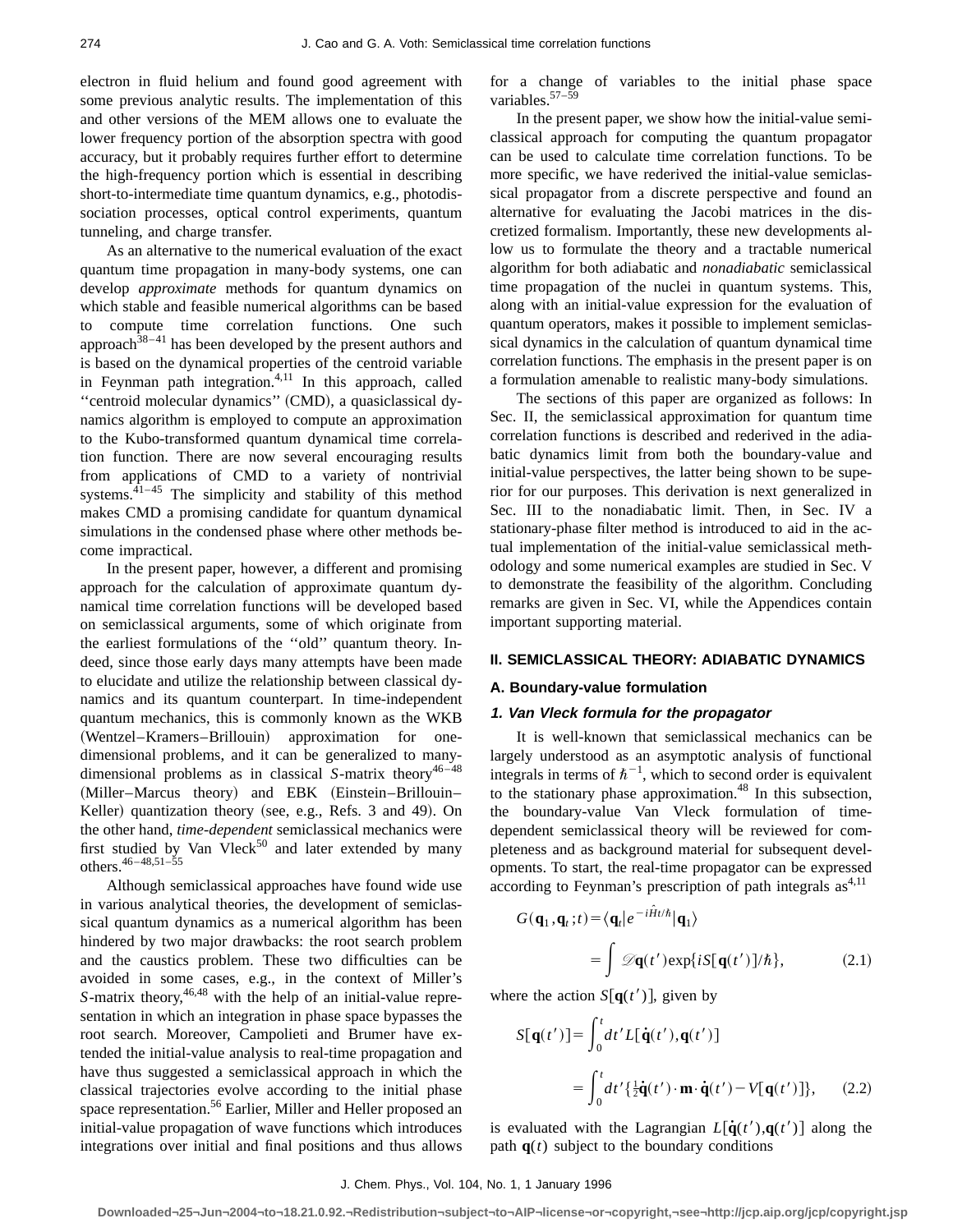$$
\mathbf{q}(0) = \mathbf{q}_1, \quad \mathbf{q}(t) = \mathbf{q}_t. \tag{2.3}
$$

Following common notation, fonts with hats denote operators and bold fonts denote vectors or matrices; in particular, the vectors  ${\bf q} = \{q_1, q_2, ..., q_N\}$  and  ${\bf p} = \{p_1, p_2, ..., p_N\}$  represent, respectively, *N*-dimensional coordinates and their conjugate momenta in an *N*-degree-of-freedom system, whereas **m** is the diagonal mass matrix. An application of the stationary-phase approximation to Eq.  $(2.1)$  gives<sup>6</sup>

$$
G_{\rm sc}(\mathbf{q}_1, \mathbf{q}_t; t) = \sum_{\rm st} \left(\frac{1}{2\pi i\hbar}\right)^{N/2} \sqrt{\det\left(-\frac{\partial^2 S_{\rm st}}{\partial \mathbf{q}_1 \partial \mathbf{q}_t}\right)}
$$
  
× $\exp(i S_{\rm st}/\hbar)$ , (2.4)

where the summation is carried out over all possible stationary paths, and  $S_{st} = S_{st}(\mathbf{q}_1, \mathbf{q}_t; t)$  is the classical action associated with a given stationary path. The stationary phase condition  $\left[\frac{\delta S}{\delta q(t')}\right]_{st}=0$  determines the classical trajectory, thus leading to the Euler–Lagrange equations

$$
\frac{d}{dt'}\left(\frac{\partial L}{\partial \dot{\mathbf{q}}}\right) - \frac{\partial L}{\partial \mathbf{q}} = \mathbf{m} \cdot \ddot{\mathbf{q}} + \frac{\partial V}{\partial \mathbf{q}} = 0
$$
\n(2.5)

with the boundary conditions in Eq.  $(2.3)$ .

In the short time limit, the determinant in Eq.  $(2.4)$  is positive and this semiclassical expression is exactly the original Van Vleck short-time propagator.<sup>50</sup> In general, the determinant, termed the *Van Vleck determinant*, can be written in a more useful form as

$$
\sqrt{\det\left(-\frac{\partial^2 S_{\rm st}}{\partial \mathbf{q}_1 \partial \mathbf{q}_t}\right)} = |\det \mathbf{J}_q(t)|^{-1/2} \exp[-i\pi \nu(t)/2],
$$
\n(2.6)

where  $v(t)$ , known as the Maslov index,<sup>51</sup> is the number of sign changes of the determinant as the trajectory evolves in time from 0 to *t*. The Jacobi matrices, defined as  $J_q(t') = \partial q(t') / \partial p_1$  and  $J_p(t') = \partial p(t') / \partial p_1$ , are the solutions of the coupled Jacobi equations,  $6,60$  given by

$$
\dot{\mathbf{J}}_q(t') = \mathbf{m}^{-1} \cdot \mathbf{J}_p(t'),
$$
\n
$$
\dot{\mathbf{J}}_p(t') = -\mathbf{K}(t')\mathbf{J}_q(t'),
$$
\n(2.7)

with the initial conditions

$$
\mathbf{J}_q(0) = 0,
$$
  

$$
\mathbf{J}_p(0) = \mathbf{I},
$$
 (2.8)

where **I** is the *N*-dimensional identity matrix and  $K(t')$ is the time-dependent force constant matrix,  $\mathbf{K}(t') = \partial^2 V(t') / \partial \mathbf{q} \partial \mathbf{q}$ , evaluated along the stationary path  $V(t') = V[\mathbf{q}_{st}(t')]$ . Clearly, the Jacobi equation in Eq. (2.7) is the same as the classical equation of motion describing an oscillator with a time-dependent force constant determined by the stationary trajectory.

The nonuniform semiclassical formula in Eq.  $(2.4)$  is valid as long as the prefactor in Eq.  $(2.6)$  remains finite. It happens at certain times that two or more paths may coalesce at a focal point, or *caustic*, where

$$
\det \mathbf{J}_q(t_c) = \det \partial \mathbf{q}(t_c) / \partial \mathbf{p}_1 = 0,
$$
\n(2.9)

resulting in the divergence of the nonuniform expression Eq.  $(2.4)$ . In that case, one can resort to more accurate uniform asymptotic approximations<sup>61</sup> which, of course, assume a more complicated form. Also, at a caustic  $t_c$ , the number of negative eigenvalues of the matrix  $J_a(t_c)$ , denoted by  $sign[\mathbf{J}_q(t_c)]$ , will change depending on the order of the caustic. By keeping track of the time evolution of sign[ $J<sub>a</sub>(t)$ ], one can express the Maslov index explicitly as

$$
\nu(t) = \sum_{k} \left\{ \text{sign}[\mathbf{J}_q(t_k^+)] - \text{sign}[\mathbf{J}_q(t_k^-)] \right\},\tag{2.10}
$$

where  $t_k$  denotes the *k*th caustic time as the stationary path evolves in time from 0 to *t*. In fact, it can be seen from Eq.  $(2.6)$  that the Maslov index is simply the number of negative eigenvalues of the second-order derivative matrix, which will be discussed later in the context of the initial-value representation.

Apart from the difficulties associated with caustics, the root search problem poses a formidable task in the numerical implementation of Eq.  $(2.4)$ . Unlike an initial-value problem where the trajectory follows a unique path in phase space, the boundary-value problem requires one to search for a solution to Eq.  $(2.5)$  which satisfies both the initial and final conditions in Eq.  $(2.3)$ , thus giving rise to the possibility of multiple solutions. For many-body potentials there can exist a very large number of such paths for longer time dynamics. One also might obtain imaginary paths in the case of quantum tunneling. The numerical difficulty associated with the search for these solutions increases drastically with the dimensionality of the system.

# **2. Time correlation functions**

As stated earlier, many physical quantities of interest can be related to time correlation functions. In their most general form, these functions can be expressed as

$$
\langle \hat{A}(t)\hat{B}(0)\rangle = Z^{-1} \operatorname{Tr} [e^{-\beta \hat{H}} e^{i\hat{H}t/\hbar} \hat{A} e^{-i\hat{H}t/\hbar} \hat{B}]
$$
  
\n
$$
= Z^{-1} \int d\mathbf{q}_{1} \int d\mathbf{q}_{2} \int d\mathbf{q}_{1} \int d\mathbf{q}'_{1} \int d\mathbf{q}'_{1}
$$
  
\n
$$
\times \rho(\mathbf{q}_{1}, \mathbf{q}_{2}; \beta)
$$
  
\n
$$
\times \langle \mathbf{q}_{t} | e^{-i\hat{H}t/\hbar} | \mathbf{q}_{2} \rangle^{*} \langle \mathbf{q}'_{t} | e^{-i\hat{H}t/\hbar} | \mathbf{q}'_{1} \rangle
$$
  
\n
$$
\times \langle \mathbf{q}_{t} | \hat{A} | \mathbf{q}'_{t} \rangle \langle \mathbf{q}'_{1} | \hat{B} | \mathbf{q}_{1} \rangle, \qquad (2.11)
$$

where *Z* is the partition function,  $Z = Tr \exp(-\beta \hat{H})$ , and  $\rho$  is the canonical density matrix at temperature  $\beta = 1/k_BT$ , i.e.,  $\rho(\mathbf{q}_1, \mathbf{q}_2; \beta) = \langle \mathbf{q}_1 | e^{-\beta \hat{H}} | \mathbf{q}_2 \rangle$ . While Eq. (2.11) is a general expression, for the present discussion we will specialize it to the case in which the operators  $\hat{A}$  and  $\hat{B}$  are dependent on position only, giving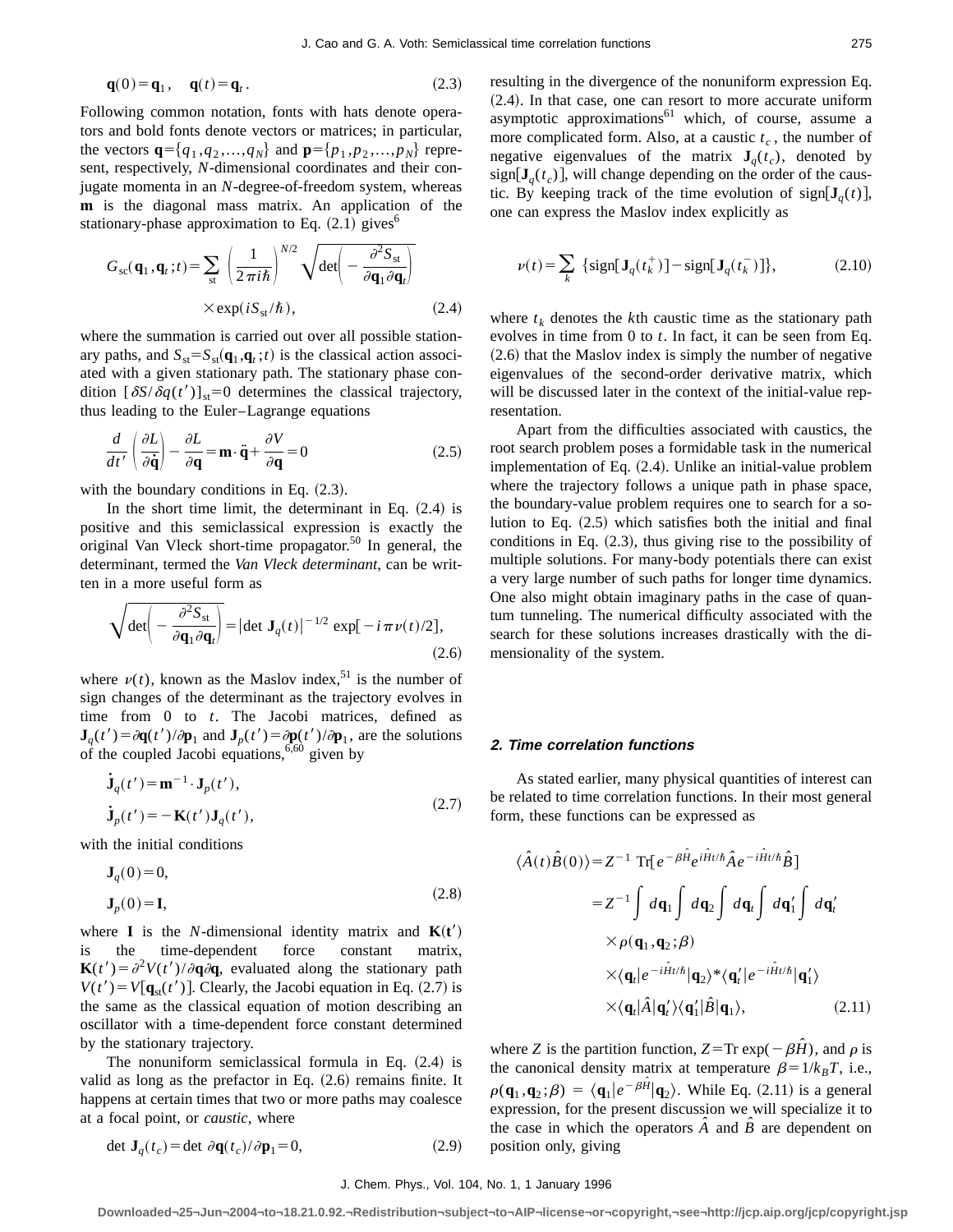$$
\langle \hat{A}(t)\hat{B}(0)\rangle = Z^{-1} \int d\mathbf{q}_1 \int d\mathbf{q}_2 \int d\mathbf{q}_i \rho(\mathbf{q}_1, \mathbf{q}_2; \beta)
$$
  
 
$$
\times \langle \mathbf{q}_i | e^{-i\hat{H}t/\hbar} | \mathbf{q}_2 \rangle^* \langle \mathbf{q}_i | e^{-i\hat{H}t/\hbar} | \mathbf{q}_1 \rangle A(\mathbf{q}_i) B(\mathbf{q}_1).
$$
(2.12)

The case of general operators depending on both position and momenta will be discussed in Sec. II B within the context of the initial-value formulation. By substituting the semiclassical formula in Eq.  $(2.4)$  for the propagators into the above expression, one obtains

$$
\langle \hat{A}(t)\hat{B}(0)\rangle_{\rm sc}
$$
  
=  $Z^{-1} \int d\mathbf{q}_1 \int d\mathbf{q}_2 \int d\mathbf{q}_1 A(\mathbf{q}_t) B(\mathbf{q}_1) \rho(\mathbf{q}_2, \mathbf{q}_1; \beta)$   

$$
\times \frac{1}{h^N} \sum_{\rm st} \left( \det \frac{\partial \mathbf{q}_t}{\partial \mathbf{p}_1} \det \frac{\partial \mathbf{q}_t}{\partial \mathbf{p}_2} \right)^{-1/2} \exp(i \Delta S_{\rm st} / \hbar),
$$
(2.13)

where the subscript "st" denotes a summation over both the forward and backward stationary paths and  $\Delta S_{st} = S_{st}(\mathbf{q}_1, \mathbf{q}_t; t) - S_{st}(\mathbf{q}_2, \mathbf{q}_t; t)$ . In principle, time correlation functions can be evaluated based on Eq.  $(2.13)$ , but such a calculation would be fully vulnerable to the caustic and root search problems described previously. Therefore, the above expression is primarily of formal interest. (It is useful, for example, when one considers the classical limit, cf. Appendix A.) A much more useful approach is based on the initial-value formulation of semiclassical dynamics and this will now be discussed.

## **B. Initial-value formulation**

#### **1. Propagator**

The initial-value representation of the semiclassical propagator is a recasting of the semiclassical boundary-value problem in terms of the initial position and an integral over the initial momentum. Since this approach is formally equivalent to the Van Vleck form, their evaluation is formally equal. However, the initial-value representation is numerically superior since the stationary phase trajectories in the initial-value approach are determined from initial momenta and coordinates. The troublesome boundary-value problem thus becomes an initial-value problem. Moreover, the Van Vleck determinant, which vanishes at the caustics, appears in the numerator, instead of the denominator, of the semiclassical expression. The initial-value representation is a global-time asymptotic semiclassical approximation which is reducible to the Van Vleck formula by a stationary phase integration.

Recently, Campolieti and Brumer<sup>56</sup> presented an indepth study of the initial-value formalism, with an emphasis on a derivation of the Maslov indices and canonical transformations among alternative phase-space representations. Their analysis follows a simple procedure of concatenating short-time propagators by sequential stationary-phase integrations. In Sec. II B 2, we rederive the initial-value propagator from a discretized perspective which leads to an efficient and transparent alternative for evaluating the Jacobi matrices. These new developments allow us to formulate an initial-value semiclassical algorithm for the quantum propagator in both the adiabatic and nonadiabatic limits. The central result of these efforts in both cases is an initial-value expression for the coordinate representation of the propagator, i.e.,  $56$ 

$$
G_{\text{isc}}(\mathbf{q}_1, \mathbf{q}_t; t) = \frac{1}{h^N} \int d\mathbf{p}_1 |\det \mathbf{J}_p(t)|^{1/2}
$$
  
× $\exp[i\alpha(\mathbf{q}_1, \mathbf{p}_1, \mathbf{q}_t; t)/\hbar - i\pi\mu(t)/2],$  (2.14)

where the phase is a canonical transformation of the classical action *S*, i.e.,

$$
\alpha(\mathbf{q}_1, \mathbf{p}_1, \mathbf{q}_t; t) = S_{\text{st}}[\mathbf{q}_1, \mathbf{q}(t); t] + \mathbf{p}(t) \cdot [\mathbf{q}_t - \mathbf{q}(t)],
$$
\n(2.15)

and the index  $\mu(t)$  is related to the Maslov index by

$$
\mu(t) = \nu(t) + \text{sign}[\mathbf{J}_p^T(t)\mathbf{J}_q(t)].
$$
\n(2.16)

Here, the Jacobi matrices  $J_p(t)$  and  $J_q(t)$  are solved from Eq.  $(2.7)$  or by the discrete approach derived in Sec. II B 2. The stationary-phase condition determines the classical trajectory from the usual initial conditions  $(\mathbf{q}_1, \mathbf{p}_1)$ , namely,

$$
\mathbf{q}(t) = \mathbf{q}(\mathbf{q}_1, \mathbf{p}_1; t),
$$
  
\n
$$
\mathbf{p}(t) = \mathbf{p}(\mathbf{q}_1, \mathbf{p}_1; t),
$$
\n(2.17)

which is an initial-value problem rather than a boundaryvalue problem as in Eq.  $(2.3)$ . Also one sees from Eq.  $(2.14)$ that a vanishing determinant, det  $J_p(t)$ , does not lead to a divergent prefactor at the caustics.

Before proceeding to Sec. II B 2, we note that some care is in order when evaluating the initial-value propagator explicitly. Unlike the nonuniform asymptotic expression in Eq.  $(2.4)$ , the initial-value expression Eq.  $(2.14)$  is nonsymmetric with respect to the exchange of the coordinates  $q_1$  and  $q_t$ , thus contradicting the symmetry of the Green's function for a real time-independent Hamiltonian. To remedy this, one can construct a symmetrized propagator by inserting a complete coordinate basis set at the half-time, i.e.,

$$
G(\mathbf{q}_1, \mathbf{q}_t; t) = \int d\mathbf{q}_3 \langle \mathbf{q}_t | e^{-i\hat{H}t/2\hbar} | \mathbf{q}_3 \rangle \langle \mathbf{q}_3 | e^{-i\hat{H}t/2\hbar} | \mathbf{q}_1 \rangle
$$
  
= 
$$
\int d\mathbf{q}_3 G(\mathbf{q}_t, \mathbf{q}_3; t/2) G(\mathbf{q}_1, \mathbf{q}_3; t/2), \quad (2.18)
$$

where the symmetry property of the Green's function for time-independent Hamiltonians has been used. In the evaluation of time correlation functions, this symmetrization is not necessary.

#### **2. A new derivation of the propagator**

The approach reviewed in Sec. II B 1 involved solving the Jacobi matrices from the Jacobi equation which, in the case of nonadiabatic dynamics described in Sec. III below,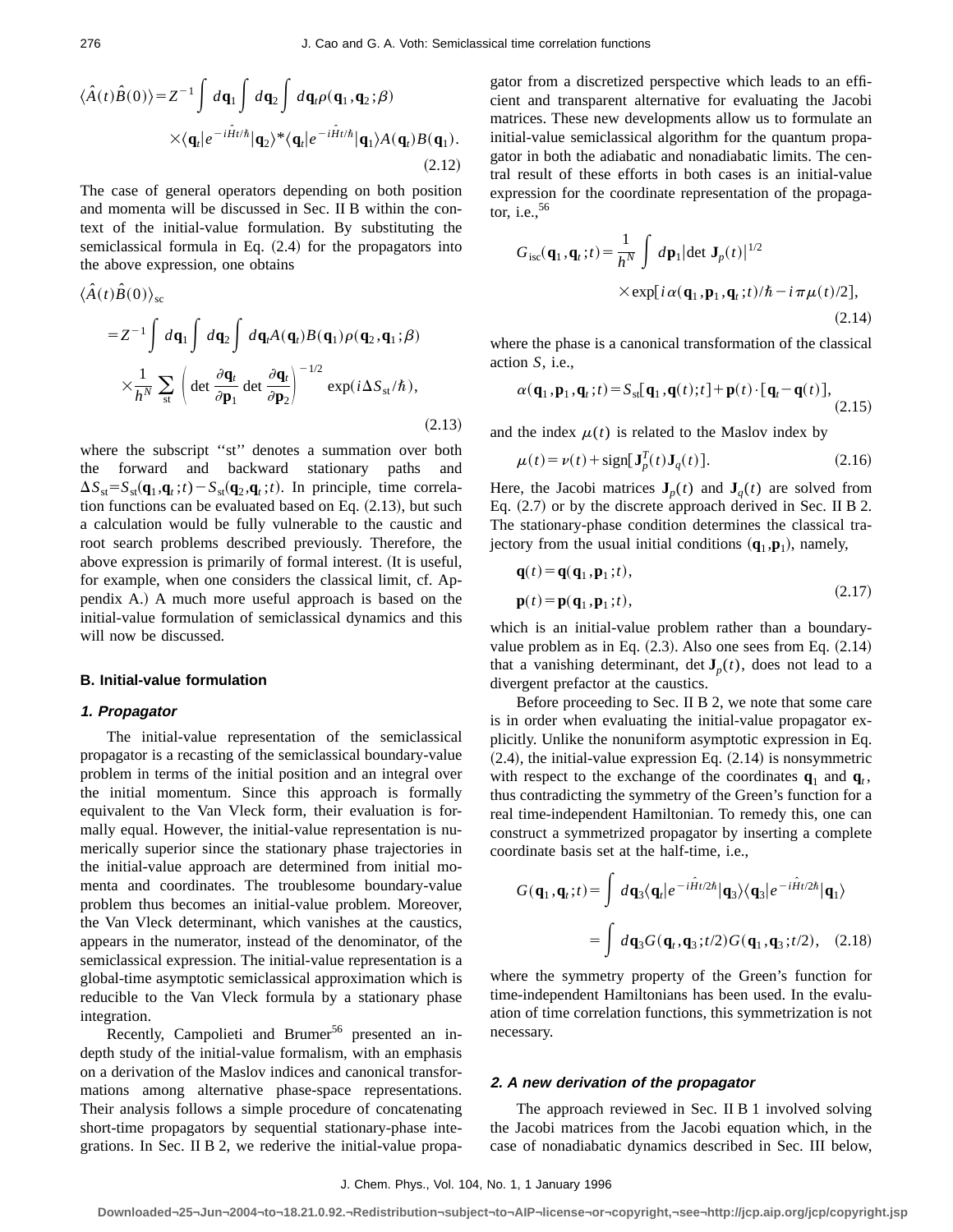becomes a complex integro-differential equation. To avoid this difficulty, we set out to find an alternative to evaluate the Jacobi matrices and have thereby found it necessary to derive the initial-value expression from a new perspective. Straightforward and self-contained, this derivation leads to a discretized expression for the Jacobi matrices and a simple interpretation of the Maslov-like index. These general expressions are applicable to both adiabatic and nonadiabatic dynamics, and are therefore in some sense more general than the original expressions.

To start, the real-time propagator is rewritten as

$$
G(\mathbf{q}_0, \mathbf{q}_t; t) = \langle \mathbf{q}_t | e^{-i\hat{H}t/\hbar} | \mathbf{q}_0 \rangle
$$
  
= 
$$
\int d\mathbf{p}_t \langle \mathbf{q}_t | \mathbf{p}_t \rangle \langle \mathbf{p}_t | e^{-i\hat{H}t/\hbar} | \mathbf{q}_0 \rangle, \qquad (2.19)
$$

where a complete set of momentum states has been inserted. It is then essential to evaluate the position–momentum propagator from the initial coordinate  $q_0$  to the final momentum  $\mathbf{p}_t$ , which differs from the usual position–position propagator  $G(\mathbf{q}_0, \mathbf{q}_t; t)$  only in the terminal state. The position–momentum propagator in the discretized path integral form is given as

$$
\langle \mathbf{p}_t | e^{-i\hat{H}t/\hbar} | \mathbf{q}_0 \rangle = \frac{1}{h^{N/2}} \prod_{i=1}^P \left( \frac{m}{2\pi i \hbar \epsilon} \right)^{N/2} \int d\mathbf{q}_i \, \exp(i\,\phi_P/\hbar), \tag{2.20}
$$

where  $\phi$ <sub>*P*</sub> is a discretized canonical transformation of the action, given by

$$
\phi_P = \sum_{i=1}^P \left[ \frac{1}{2\epsilon} \left( \mathbf{q}_i - \mathbf{q}_{i-1} \right) \cdot \mathbf{m} \cdot \left( \mathbf{q}_i - \mathbf{q}_{i-1} \right) - \epsilon \left( \frac{V(\mathbf{q}_i) + V(\mathbf{q}_{i-1})}{2} \right) \right] - \mathbf{p}_t \cdot \mathbf{q}_P. \tag{2.21}
$$

Here, *P* is the discretization number,  $\epsilon$  is the discrete time increment  $\epsilon = t/P$ , and **m** is, as before, the diagonal particle mass matrix.

The semiclassical approximation is the functional application of the stationary-phase approximation. The stationaryphase condition  $\left[\frac{\partial \phi}{\partial q_i}\right]_{st} = 0$  in the present case determines the *discretized* stationary path for  $i \neq P$  as

$$
\mathbf{m} \cdot \frac{(\mathbf{q}_{i+1} + \mathbf{q}_{i-1} - 2\mathbf{q}_i)}{\epsilon^2} + \nabla V_i = 0
$$
 (2.22)

and, for  $i = P$ , as

$$
\mathbf{p} = \frac{\mathbf{m}}{\epsilon} \cdot (\mathbf{q}_P - \mathbf{q}_{P-1}) - \frac{\epsilon}{2} \nabla V_P. \tag{2.23}
$$

It is easy to recognize that in the continuous limit Eq.  $(2.22)$ is equivalent to the classical equation of motion, that is

$$
\mathbf{m} \cdot \ddot{\mathbf{q}}(t') + \nabla V[\mathbf{q}(t')] = 0 \tag{2.24}
$$

and Eq.  $(2.23)$  imposes the terminal boundary condition

$$
\mathbf{p}_t = \mathbf{p}(t) = \mathbf{p}(\mathbf{q}_0, \mathbf{p}_0, t). \tag{2.25}
$$

Next, the quantum fluctuations are evaluated by a second-order functional derivative, giving

$$
\frac{\partial^2 \phi_{st}}{\partial q_i \partial q_j} = \frac{\mathbf{m}}{\epsilon} \left( 2 \delta_{i,j} - \delta_{i,j+1} - \delta_{i,j-1} \right) - \delta_{i,j} \epsilon \mathbf{K}_{i,j}, \quad (2.26)
$$

except for  $i=j=P$ , which is given by

$$
\frac{\partial^2 \phi_{\rm st}}{\partial \mathbf{q}_P \partial \mathbf{q}_P} = \frac{\mathbf{m}}{\epsilon} - \frac{\epsilon}{2} \mathbf{K}_{P,P},
$$
(2.27)

where **K** is the time-dependent force constant matrix  $\mathbf{K}_{i,j} = \partial^2 V / \partial \mathbf{q}_i \partial \mathbf{q}_j$  evaluated along the stationary path.

The determinant of the matrix  $\left[ \frac{\partial^2 \phi}{\partial \mathbf{q}_i} \frac{\partial \mathbf{q}_j}{\partial \mathbf{q}_j} \right]$  in the large *P* limit can now be defined as

$$
\det \mathbf{D}_p(t) = \lim_{P \to \infty} \det_P \epsilon \mathbf{m}^{-1} \frac{\partial^2 \phi_{\text{st}}}{\partial \mathbf{q}_i \partial \mathbf{q}_j},
$$
 (2.28)

where  $\det_P$  refers to the discretization of time into *P* slices but not to the system dimensionality *N*. This determinant is the product of the eigenvalues and hence the phase  $\mu(t)$  of  $\mathbf{D}_p(t)$  is determined by the number of negative eigenvalues of the matrix, i.e.,

$$
\det \mathbf{D}_p(t) = |\det \mathbf{D}_p(t)| \exp[i\pi\mu(t)]. \tag{2.29}
$$

Thereby, the semiclassical limit of the propagator in Eq.  $(2.20)$  can be explicitly written as

$$
\langle \mathbf{p}_t | e^{-i\hat{H}t/\hbar} | \mathbf{q}_0 \rangle_{\text{sc}} = \frac{1}{h^N \sqrt{|\det \mathbf{D}_p(t)|}} \times \exp[i \phi_{\text{st}}(t)/\hbar - i \pi \mu(t)/2], \quad (2.30)
$$

where  $\phi_{st}(t) = S_{st}[\mathbf{q}_1, \mathbf{q}(t); t] - \mathbf{p}(t) \cdot \mathbf{q}(t)$ . Thus, the propagator in Eq.  $(2.19)$  can be rewritten as

$$
G_{\text{isc}}(\mathbf{q}_0, \mathbf{q}_t; t) = \frac{1}{h^N} \int d\mathbf{p}_0 |\det \mathbf{J}_p(t)| \frac{1}{\sqrt{|\det \mathbf{D}_p(t)|}}
$$
  
× $\exp\{i[\phi_{\text{st}}(t) + \mathbf{p}(t) \cdot \mathbf{q}_t]/\hbar - i\pi \mu(t)/2\},$  (2.31)

where a change of variables from the final to the initial momenta has been carried out which introduces the Jacobi factor  $J_p(t)$ . It is proven in Appendix B that  $D_p(t)$  is equal to the Jacobi matrix, i.e.,

$$
\mathbf{D}_p(t) = \mathbf{J}_p(t). \tag{2.32}
$$

This result allows us to reach the final expression of the initial-value representation given by Eq.  $(2.14)$  with  $p_1$  in that expression replaced by  $\mathbf{p}_0$ .

## **3. Time correlation functions**

By substituting Eq.  $(2.14)$  into Eq.  $(2.11)$ , it is straightforward to obtain an initial-value semiclassical expression for general time correlation functions, i.e.,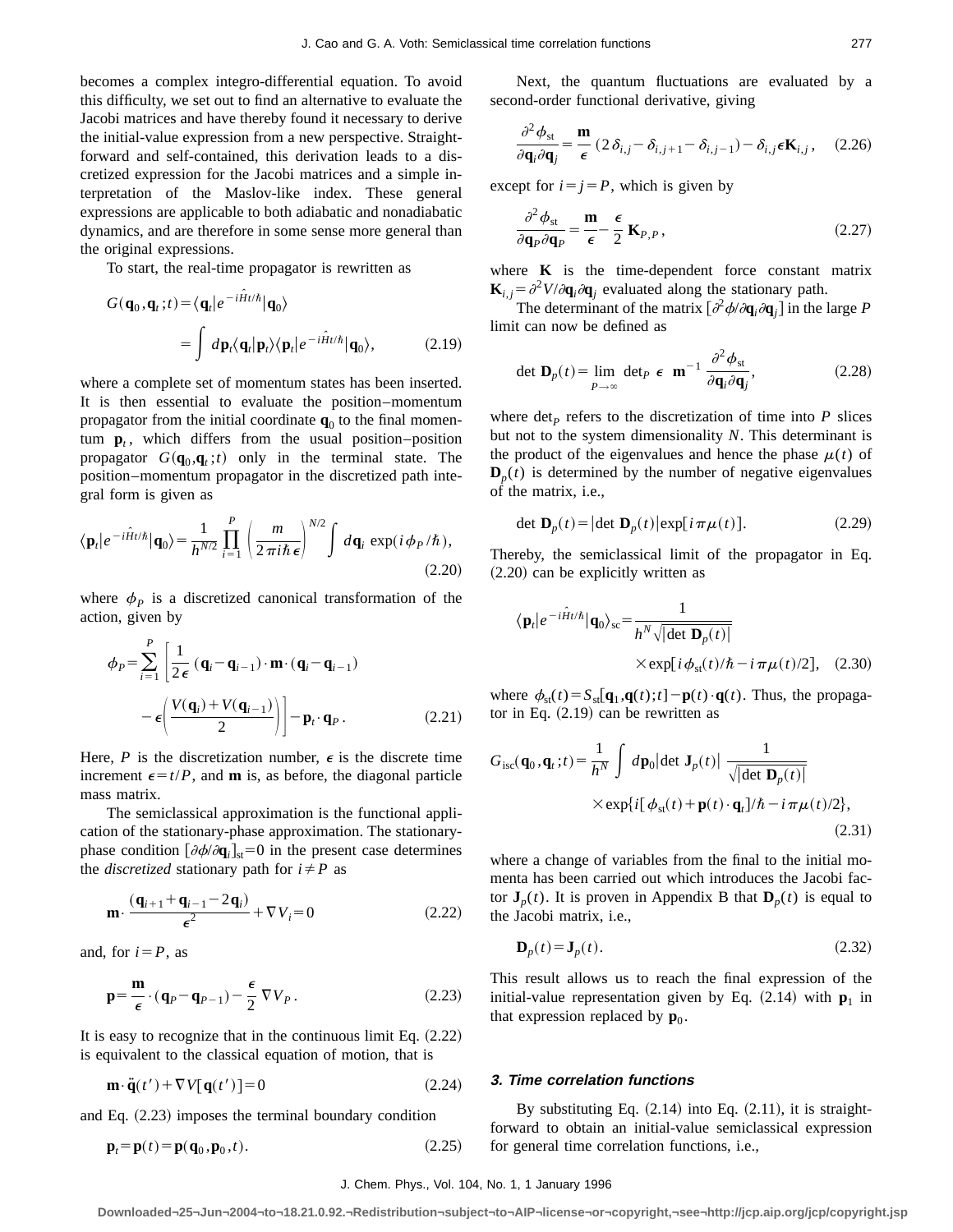$$
\langle \hat{A}(t)\hat{B}(0)\rangle_{\text{isc}} = \frac{1}{Z} \frac{1}{h^{2N}} \int d\mathbf{q}_{1} \int d\mathbf{q}_{2} \int d\mathbf{q}_{t} \int d\mathbf{q}'_{1} \int d\mathbf{q}'_{t}
$$

$$
\times \int d\mathbf{p}_{1} \int d\mathbf{p}_{2} \rho(\mathbf{q}_{1}, \mathbf{q}_{2}; \beta)
$$

$$
\times g(\mathbf{q}'_{1}, \mathbf{p}_{1}, \mathbf{q}'_{t}; t) g^{*}(\mathbf{q}_{2}, \mathbf{p}_{2}, \mathbf{q}_{t}; t)
$$

$$
\times \langle \mathbf{q}_{t} | \hat{A} | \mathbf{q}'_{t} \rangle \langle \mathbf{q}'_{1} | \hat{B} | \mathbf{q}_{1} \rangle, \qquad (2.33)
$$

where *g* is the integrand in the initial-value propagator in Eq.  $(2.14)$ , i.e.,

$$
g(\mathbf{q}_1, \mathbf{p}_1, \mathbf{q}_t; t) = |\det \mathbf{J}_p(t)|^{1/2}
$$
  
 
$$
\times \exp[i\alpha(\mathbf{q}_1, \mathbf{p}_1, \mathbf{q}_t; t)/\hbar - i\pi\mu(t)/2].
$$
 (2.34)

In this case,  $\hat{A}$  and  $\hat{B}$  are general operators which can depend on both position and momentum. If one knows the position matrix elements of these operators, and if they are ''simple'' products of position and momentum, then one can readily express the above correlation function in a more explicit form. For example, if *Aˆ* and *Bˆ* depend only on the position operator, then Eq.  $(2.33)$  simplifies to read

$$
\langle \hat{A}(t)\hat{B}(0)\rangle_{\text{isc}} = \frac{1}{Z} \frac{1}{h^{2N}} \int d\mathbf{q}_1 \int d\mathbf{q}_2 \int d\mathbf{q}_t \int d\mathbf{p}_1 \int d\mathbf{p}_2
$$
  
 
$$
\times \rho(\mathbf{q}_1, \mathbf{q}_2; \beta) g(\mathbf{q}_1, \mathbf{p}_1, \mathbf{q}_t; t)
$$
  
 
$$
\times g^*(\mathbf{q}_2, \mathbf{p}_2, \mathbf{q}_t; t) A(\mathbf{q}_t) B(\mathbf{q}_1). \qquad (2.35)
$$

In many cases of interest, however, the operators *Aˆ* and *B*<sup> $B$ </sup> are complicated functions of positions and momenta. In such cases, it is better to concentrate one's efforts on the time correlation function written in the form

$$
\langle \hat{A}(t)\hat{B}(0)\rangle = \frac{1}{Z} \int d\mathbf{q}_0 \int d\mathbf{q}_1 \int d\mathbf{q}_2 \rho(\mathbf{q}_0, \mathbf{q}_2; \beta)
$$

$$
\times \langle \mathbf{q}_2 | \hat{A}(t) | \mathbf{q}_1 \rangle \langle \mathbf{q}_1 | \hat{B}(0) | \mathbf{q}_0 \rangle, \qquad (2.36)
$$

where  $\hat{A}(t)$  and  $\hat{B}(0)$  are Heisenberg operators. The focus therefore shifts to deriving a semiclassical initial-value expression for the matrix element  $\langle \mathbf{q}_2 | \hat{A}(t) | \mathbf{q}_1 \rangle$ . Through the Weyl correspondence, an operator can be expressed as  $62,63$ 

$$
\langle \mathbf{q}'_2 | \hat{A}(\hat{q}, \hat{p}) | \mathbf{q}'_1 \rangle = \frac{1}{h^N} \int d\mathbf{p}' A_W [(\mathbf{q}'_1 + \mathbf{q}'_2)/2, \mathbf{p}' ]
$$
  
 
$$
\times e^{i \mathbf{p}' \cdot (\mathbf{q}'_1 - \mathbf{q}'_2)/\hbar}, \qquad (2.37)
$$

where  $A_W(\mathbf{q},\mathbf{p})$  is the classical symbol corresponding to the quantum operator  $\hat{A}(\hat{\mathbf{q}}, \hat{\mathbf{p}})$ . By combining Eq. (2.37) and the initial-value expression in Eq.  $(2.14)$ , one obtains

$$
\langle \mathbf{q}_2 | e^{i\hat{H}t/\hbar} \hat{A} (\hat{\mathbf{q}}, \hat{\mathbf{p}}) e^{-i\hat{H}t/\hbar} | \mathbf{q}_1 \rangle_{\text{isc}}
$$
  
\n
$$
= \frac{1}{h^N} \int d\mathbf{q}'_1 \int d\mathbf{q}'_2 \int d\mathbf{p}' A_W [(\mathbf{q}'_1 + \mathbf{q}'_2)/2, \mathbf{p}' ]
$$
  
\n
$$
\times e^{i\mathbf{p}' \cdot (\mathbf{q}'_1 - \mathbf{q}'_2)/\hbar} \langle \mathbf{q}'_1 | e^{-i\hat{H}t/\hbar} | \mathbf{q}_1 \rangle_{\text{isc}} \langle \mathbf{q}'_2 | e^{-i\hat{H}t/\hbar} | \mathbf{q}_2 \rangle_{\text{isc}}^*.
$$
\n(2.38)

We then make a change of variables to  $\tilde{\mathbf{q}} = (\mathbf{q}'_1 - \mathbf{q}'_2)$  and  $\mathbf{q}_t$  $= (\mathbf{q}'_1 + \mathbf{q}'_2)/2$ , integrate over the first variable resulting in a delta function of momentum which is also integrated over, and finally arrive at the initial-value semiclassical representation of the Heisenberg operator, i.e.,

$$
\langle \mathbf{q}_2 | e^{i\hat{H}t/\hbar} \hat{A} (\hat{\mathbf{q}}, \hat{\mathbf{p}}) e^{-i\hat{H}t/\hbar} | \mathbf{q}_1 \rangle_{\text{isc}}
$$
  
\n
$$
= \frac{1}{h^{2N}} \int d\mathbf{q}_t \int d\mathbf{p}_1 \int d\mathbf{p}_2 A_W(\mathbf{q}_t, [\mathbf{p}_1(t) + \mathbf{p}_2(t)]/2)
$$
  
\n
$$
\times g(\mathbf{q}_1, \mathbf{p}_1, \mathbf{q}_t; t) g(\mathbf{q}_2, \mathbf{p}_2, \mathbf{q}_t; t)^*,
$$
\n(2.39)

where the classical momentum in the symbol  $A_W(\mathbf{q},\mathbf{p})$  takes the average value at the end of the trajectories which are used in the computation of  $g(\mathbf{q}_1, \mathbf{p}_1, \mathbf{q}_t; t)$  and  $g(\mathbf{q}_2, \mathbf{p}_2, \mathbf{q}_t; t)^*$ . Thus, momentum symbols in the Weyl ordering of Heisenberg operators are essentially the symmetrized final momentum variables from the initial-value semiclassical representation. It can be shown that Eq.  $(2.37)$  is recovered from the  $t\rightarrow 0^+$  of Eq. (2.39). With this formulation of semiclassical Heisenberg operators in hand, the time correlation function in Eq.  $(2.36)$  can be written in the initial-value representation as

$$
\langle \hat{A}(t)\hat{B}(0)\rangle_{\text{isc}}
$$
\n
$$
= \frac{1}{Z} \frac{1}{h^{2N}} \int d\mathbf{q}_0 \int d\mathbf{q}_1 \int d\mathbf{q}_2 \int d\mathbf{q}_1 \int d\mathbf{p}_1
$$
\n
$$
\times \int d\mathbf{p}_2 \rho(\mathbf{q}_0, \mathbf{q}_2; \beta) A_W(\mathbf{q}_t, [\mathbf{p}_1(t) + \mathbf{p}_2(t)]/2)
$$
\n
$$
\times \langle \mathbf{q}_1 | \hat{B}(0) | \mathbf{q}_0 \rangle g(\mathbf{q}_1, \mathbf{p}_1, \mathbf{q}_t; t) g^*(\mathbf{q}_2, \mathbf{p}_2, \mathbf{q}_t; t), (2.40)
$$

where the zero-time matrix element  $\langle \mathbf{q}_1 | \hat{B}(0) | \mathbf{q}_0 \rangle$  has been left in a general form.

The form of Eq.  $(2.40)$  also suggests a series of approximations in which $64$ 

$$
A_W(\mathbf{q}, \mathbf{p}) = A_0(\mathbf{q}, \mathbf{p}) + \sum_{n=1}^{\infty} \frac{(i\hbar)^n}{n!} A_n(\mathbf{q}, \mathbf{p}),
$$
 (2.41)

where  $A_0(\mathbf{q}, \mathbf{p}) = A_{cl}(\mathbf{q}, \mathbf{p})$  is the classical function of the dynamical variables **q** and **p**. In particular, if  $A_W(\mathbf{q}, \mathbf{p})$  is a polynomial such a truncation will be exact for sufficiently large, but finite, values of *n*. In general, such a truncation is not strictly equivalent to the semiclassical approximation because the error is in the preexponential part. Nonetheless, the truncation is tantamount to that used by Wigner $65$  in his formulation of the leading quantum correction to the classical partition function.

# **III. SEMICLASSICAL THEORY: NONADIABATIC DYNAMICS**

Many advances have taken place in the field of nonadiabatic dynamics simulation.<sup>66-71</sup> The theoretical basis for several algorithms is the Pechukas theory of nonadiabatic collisions based on the stationary phase approximation to Feynman path integrals.<sup>53,54</sup> As far as the nuclear motion is concerned, classical dynamics has been assumed in most of

**Downloaded¬25¬Jun¬2004¬to¬18.21.0.92.¬Redistribution¬subject¬to¬AIP¬license¬or¬copyright,¬see¬http://jcp.aip.org/jcp/copyright.jsp**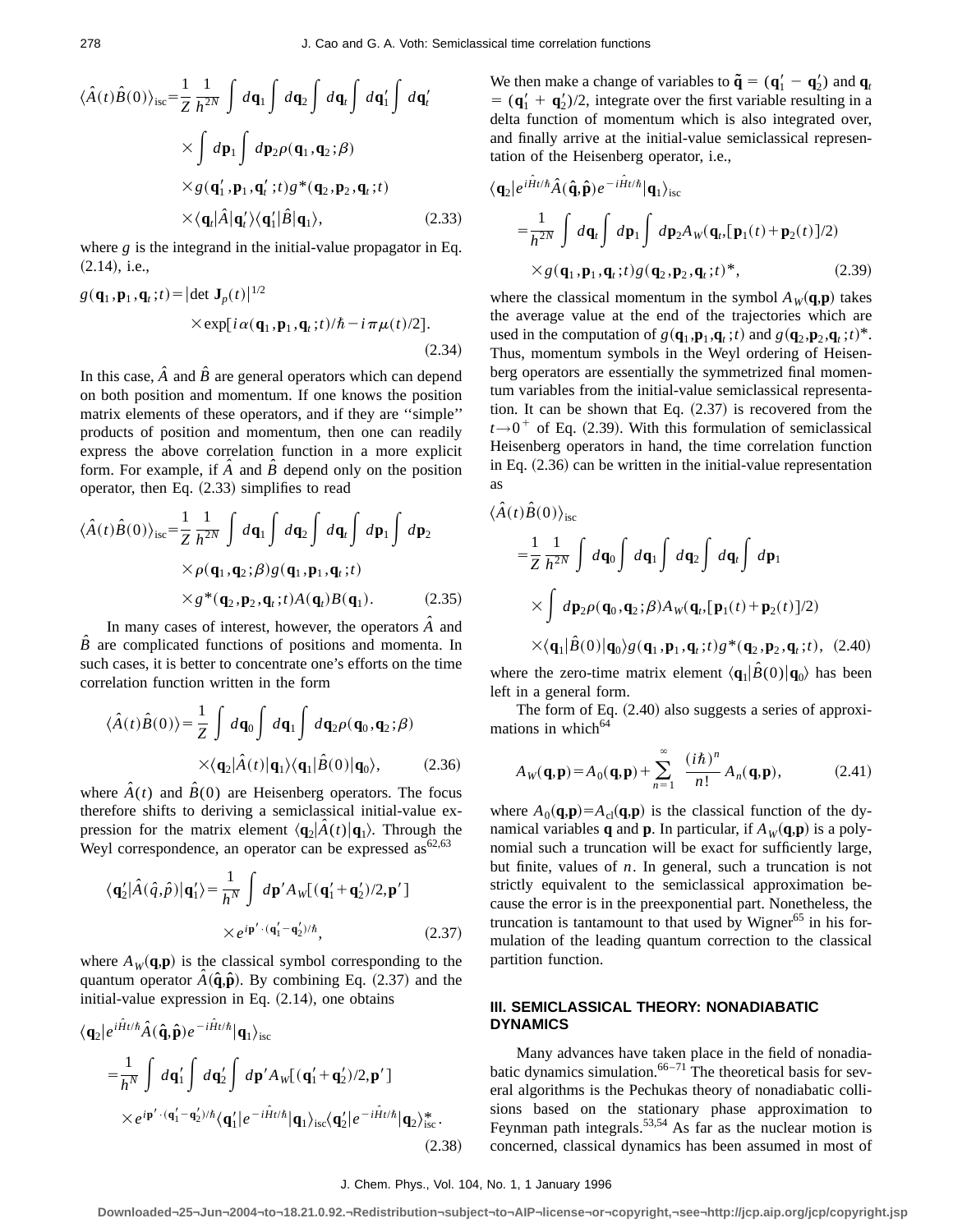the nonadiabatic dynamics algorithms based on the Pechukas formulation. Clearly, neglect of the quantum nature of the nuclear dynamics is inadequate for treating light nuclei such as protons. Therefore, the combination of the initial-value semiclassical approximation and nonadiabatic dynamics will represent a more accurate description of such systems and this is the focus of the present section.

Consider the dynamics of nuclei on a potential resulting from multiple electronic diabatic surfaces. One then needs to extend adiabatic dynamics to nonadiabatic dynamics to allow for the possibility of transitions between the different surfaces. To put the formalism in the most general context, we consider the Hamiltonian of a many-body, multilevel system written as

$$
H = H_0(\dot{\mathbf{q}}) + H_d(\mathbf{q}),\tag{3.1}
$$

where **q**, as before, is the collection of *N* nuclear degrees of freedom of the system of interest, and  $H_0 = \dot{\mathbf{q}}(t') \cdot \mathbf{m} \cdot \dot{\mathbf{q}}(t')/2$ is the kinetic energy term for the nuclei. The Hamiltonian  $H_d$ can be explicitly expressed in terms of the elements  $h_{ii}$  (for the *i*th diabatic surface) and  $h_{ij}$  (for the coupling between the  $i$ th and  $j$ th diabatic surfaces), i.e.,

$$
H_d(\mathbf{q}) = \sum_i h_{ii} + \sum_i \sum_{j>i} h_{ij}.
$$
 (3.2)

Here, the elements are defined as

$$
h_{ii} = |i\rangle V_{ii}(\mathbf{q})\langle i|,\tag{3.3}
$$

and

$$
h_{ij} = |i\rangle V_{ij}(\mathbf{q})\langle j| + |j\rangle V_{ij}^{\dagger}(\mathbf{q})\langle i|,\tag{3.4}
$$

where the off-diagonal coupling elements satisfy the Hermitian relation  $V_{ij} = V_{ji}^*$ . The potential energy terms  $V_{ii}$  in the elements  $h_{ii}$  describe the diabatic surfaces, so the above formulation of the problem is completely general.

For the Hamiltonian in Eq.  $(3.1)$ , the matrix element of the nuclear time propagator in the diabatic basis reads

$$
G_{\mu\nu}(\mathbf{q}_0, \mathbf{q}_t; t) = \int \mathcal{D}\mathbf{q}(t') \exp\{i S_0[\mathbf{q}(t')] / \hbar\} T_{\mu\nu}[\mathbf{q}(t')],
$$
\n(3.5)

where  $S_0[\mathbf{q}(t')]$  is the action functional associated with the kinetic energy term  $H_0$  and  $T_{\mu\nu}$  is the overlap between the initial and final diabatic states. Explicitly, the time evolution operator for the diabatic Hamiltonian evolves according to the time-dependent Schrödinger equation

$$
i\hbar \frac{\partial u(t')}{\partial t'} = H_d[\mathbf{q}(t')]u(t')
$$
\n(3.6)

with the initial condition  $u(0) = 1$ . The transition amplitudes are thus given by

$$
T_{\mu\nu}[\mathbf{q}(t')] = \langle \mu | u(t') | \nu \rangle \tag{3.7}
$$

which is a functional of the nuclear path  $q(t')$ .

To facilitate the subsequent analysis, the quantum average over the diabatic basis is introduced as

$$
\langle \hat{f}(t') \rangle_d = \frac{\langle \mu | u(t, t') \hat{f}(t') u(t', 0) | \nu \rangle}{\langle \mu | u(t, t') u(t', 0) | \nu \rangle}, \tag{3.8}
$$

where the denominator is independent of the variable *t'*, and  $\hat{f}(t')$  is in general an operator. This quantum average is carried out by assuming a particular nuclear path  $q(t')$  and is thus a functional of the nuclear paths. Equations  $(3.1)$ – $(3.8)$ represent the exact formulation of the nonadiabatic quantum dynamics for a given nuclear path  $q(t')$ .

Following the Pechukas analysis, we apply the stationary phase approximation to Eq.  $(3.5)$  and thus obtain the equation of motion for the nuclear coordinates $53,54$ 

$$
\mathbf{m} \cdot \ddot{\mathbf{q}}(t') = -\left\langle \frac{\partial H_d[\mathbf{q}(t')]}{\partial \mathbf{q}(t')} \right\rangle_d, \tag{3.9}
$$

which is to be solved together with Eqs.  $(3.6)$ – $(3.8)$  to obtain the nonadiabatic stationary solution(s). Clearly, the coupling between the diabatic state propagation and the stationary trajectory imposes the self-consistency condition for the solution of the nonadiabatic trajectories.

With the stationary solutions in hand, the semiclassical expression for the propagation is given as

$$
\langle \mu, \mathbf{q}_t | e^{-i\hat{H}t/\hbar} | \nu, \mathbf{q}_1 \rangle_{\text{isc}} = \frac{1}{h^N} \int d\mathbf{p}_1 |\det \mathbf{J}_p(t)|^{1/2}
$$

$$
\times \exp[i\alpha(t)/\hbar - i\pi\mu(t)/2]
$$
(3.10)

which is the same as the adiabatic semiclassical expression in Eq.  $(2.14)$  except that the  $S_{st}$  is now defined as

$$
S_{\mu\nu,\text{st}}(\mathbf{q}_1,\mathbf{q}_t;t) = S_{0,\text{st}}(\mathbf{q}_1,\mathbf{q}_t;t) - i\hbar \ln T_{\mu\nu}[\mathbf{q}_{\text{st}}(t)],
$$
\n(3.11)

so that  $\phi_{st}(t) = S_{\mu\nu, st} - \mathbf{p}(t) \cdot \mathbf{q}(t)$  and  $\alpha(t) = S_{\mu\nu, st} + \mathbf{p}(t)$  $\cdot$  [ $\mathbf{q}_t$  – $\mathbf{q}(t)$ ]. The prefactor  $\mathbf{J}_p(t)$  obeys the Jacobi equation which can be obtained from taking the partial derivative of Eq. (3.9) with respect to the initial values  $\mathbf{p}_0$  or  $\mathbf{q}_0$ , giving the Jacobi matrix equation

$$
\mathbf{m} \cdot \mathbf{\ddot{J}}_q(t') + \langle \nabla' \cdot \nabla' H_d \rangle_d \mathbf{J}_q(t')
$$
  
\n
$$
- \frac{i}{\hbar} \int_0^t dt'' [\langle (\nabla' H_d) u(t', t'') (\nabla'' H_d) \rangle_d - \langle \nabla' H_d \rangle_d
$$
  
\n
$$
\cdot \langle \nabla'' H_d \rangle_d] \mathbf{J}_q(t'') = 0,
$$
\n(3.12)

where  $\nabla' \equiv \partial/\partial q(t')$ ,  $\nabla'' \equiv \partial/\partial q(t'')$ , and  $\mathbf{m} \cdot \mathbf{\dot{J}}_q = \mathbf{J}_p$ . The latter equations are the nonadiabatic analog to the adiabatic Jacobi equations of Eqs.  $(B6)$  and  $(B7)$  (cf. Appendix B).

Solving the integral-differential equation in Eq.  $(3.12)$  is a formidable task. In addition, the fact that the Jacobi matrices are generally complex introduces ambiguities in defining the Maslov index  $\mu(t)$ . To circumvent these difficulties, we resort to a discretized expression for the Jacobi matrix which is equivalent to solving the Jacobi equation. To be more explicit, the Jacobi determinant, det  $J_p(t)$ , can be evaluated in a discretized format as in the previous section, giving in the nonadiabatic case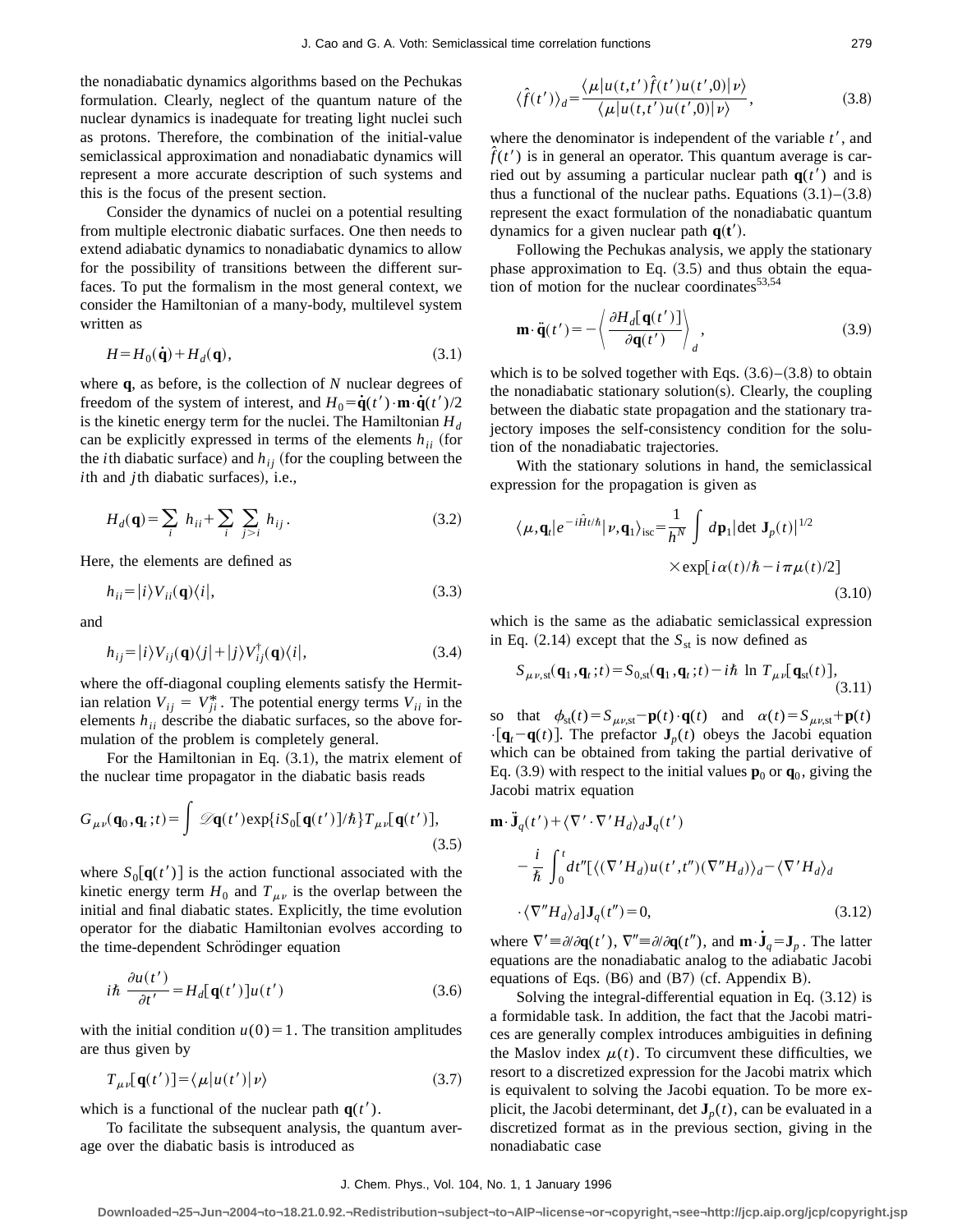$$
\frac{\partial^2 \phi_{\rm st}}{\partial \mathbf{q}_i \partial \mathbf{q}_j} = \frac{\mathbf{m}}{\epsilon} \left( 2 \delta_{i,j} - \delta_{i,j+1} - \delta_{i,j-1} \right)
$$

$$
- \epsilon \delta_{i,j} \left\langle \frac{\partial^2 H_d[\mathbf{q}(t')]}{\partial \mathbf{q}_i^2} \right\rangle_d + i \hbar \epsilon^2 \mathbf{C}_{i,j}, \qquad (3.13)
$$

except for  $i=j=P$ , which is given by

$$
\frac{\partial^2 \phi_{\rm st}}{\partial \mathbf{q}_P \partial \mathbf{q}_P} = \frac{\mathbf{m}}{\epsilon} - \frac{\epsilon}{2} \left\langle \frac{\partial^2 H_d[\mathbf{q}(t')] }{\partial \mathbf{q}_P^2} \right\rangle_d + i\hbar \frac{\epsilon^2}{2} \mathbf{C}_{P,P} \,. \tag{3.14}
$$

The quantum fluctuation correlation matrix  $C_{i,j}$  here is given by

$$
\mathbf{C}_{i,j} = \left\langle \frac{\partial H_d[\mathbf{q}(t')] }{\partial \mathbf{q}_i} u(t'_i, t'_j) \frac{\partial H_d[\mathbf{q}(t')] }{\partial \mathbf{q}_j} \right\rangle_d
$$

$$
- \left\langle \frac{\partial H_d[\mathbf{q}(t')] }{\partial \mathbf{q}_i} \right\rangle_d \left\langle \frac{\partial H_d[\mathbf{q}(t')] }{\partial \mathbf{q}_j} \right\rangle_d.
$$
(3.15)

The dimensionality implicit in the above equations is such that  $\partial^2 \phi_{st}/\partial \mathbf{q}_i \partial \mathbf{q}_j$  is a matrix of dimension  $N \times P$ . After taking the limit  $P \rightarrow \infty$ , we obtain the explicit expression for the prefactor

$$
\det \mathbf{J}_p(t) = \lim_{P \to \infty} \det_P \epsilon \mathbf{m}^{-1} \frac{\partial^2 \phi_{\text{st}}}{\partial \mathbf{q}_i \partial \mathbf{q}_j}.
$$
 (3.16)

Here, the determinant denotes the product of eigenvalues which are complex and defined counterclockwise in the complex plane. Therefore, the Maslov-like index  $\mu(t)$  equals the summation of the phase angles of the complex eigenvalues of the discretized second-order derivative matrix in Eqs.  $(3.13)$  and  $(3.14)$  in the large *P* limit. The above derivation represents a different approach for calculating the Jacobi matrices and the Maslov-like index without solving the Jacobi equations. It is applicable in both the adiabatic and nonadiabatic limits.

## **IV. NUMERICAL ALGORITHMS**

Though the initial-value semiclassical expression in Eq.  $(2.14)$  represents a significant simplification of the exact path integral, the integrand  $g$  of Eq.  $(2.34)$  as a function of the initial momenta is oscillatory and thus does not render itself to simple integration schemes. Since the usual Monte Carlo method is not applicable to integrate such complex exponents, one has to introduce a positive definite weight function such that the integration domains which dominate the integral will be sampled preferentially over those which barely contribute because of phase cancellations. Indeed, such an approach, termed *stationary phase Monte Carlo*, has been proposed and applied in some quantum dynamical path integral simulations.  $14 - 16,19$  Here, we will describe a simplified version of the stationary phase method as it applies to the present semiclassical formalism.

In general, consider a one-dimensional integral of the form

$$
I(\hbar) = \int_{-\infty}^{\infty} dx \ e^{i\phi(x)/\hbar}, \tag{4.1}
$$

which is a generic integral having a complex exponent. If  $\hbar$ is small, the integral is dominated by regions where the phase  $\phi(x)$  is stationary, i.e., where  $\phi'(x)=0$ . In the nonstationary regions, the complex exponential is highly oscillatory, thus effectively canceling the contribution from those regions. Therefore, it is advantageous to introduce a weight function which suppresses the oscillatory integrand and thus acts effectively as a *filter*. A simple example is a Gaussian filter, defined as

$$
W_{\epsilon}(x) = \exp\{-\epsilon[\phi'(x)]^2\},\tag{4.2}
$$

where  $\epsilon$  is the filter parameter. Then, the integration in Eq.  $(4.1)$  becomes

$$
I_{\epsilon}(\hbar) = \int_{-\infty}^{\infty} dx \ e^{i\phi(x)/\hbar} W_{\epsilon}(x), \tag{4.3}
$$

and, for example, an expectation value is approximated as

$$
\langle A \rangle = \frac{\int_{-\infty}^{\infty} dx \ A(x) e^{i\phi(x)/\hbar}}{\int_{-\infty}^{\infty} dx \ e^{i\phi(x)/\hbar}}
$$
  

$$
\approx \frac{\int_{-\infty}^{\infty} dx \ A(x) W_{\epsilon}(x) e^{i\phi(x)/\hbar}}{\int_{-\infty}^{\infty} dx \ W_{\epsilon}(x) e^{i\phi(x)/\hbar}}.
$$
(4.4)

A general form of filters and the relationship between the filtered integral in Eq.  $(4.3)$  and the exact one in Eq.  $(4.1)$ have been analyzed in detail by others.<sup>14-16,19</sup> It should be noted that there is some flexibility in the definition of the preexponential factor of the filter function depending on the final numerical target, but these factors will cancel in the calculation of expectation values or time correlation functions as outlined below.

Although approximations to the exact integrals, Eqs.  $(4.3)$  and  $(4.4)$  converge much faster than the original integrals. If the parameter  $\epsilon$  is small, the filtered integral is closer to the exact one but takes much longer to converge; in the case of  $\epsilon \rightarrow 0$ , the exact integral is recovered. If the parameter  $\epsilon$  is large, the filtered integral is localized near stationary points and thus ignores fluctuations away from those points. A proper choice of the filter parameter is indeed crucial for carrying out an accurate and efficient calculation. Given a required level of convergence, the filtered integral exhibits poor statistics for  $\epsilon < \epsilon_{\min}$ , but it may deviate substantially from the exact value for  $\epsilon > \epsilon_{\text{max}}$ . Thus, the optimal choice of  $\epsilon$  is located in the intermediate region,  $\epsilon_{\min} \leq \epsilon \leq \epsilon_{\max}$ , where the filtered integral becomes both stable and accurate.

Following the above discussion of the stationary-phase filter method, it is now specialized to treat the integrations in the initial-value representation of semiclassical time correlation functions explicit in Eq.  $(2.33)$ . Since the general term  $\alpha(\mathbf{q}_1, \mathbf{p}_1, \mathbf{q}_t; t)$  defined by Eq. (2.15) is the phase, the filtered propagator is given by

$$
\langle q_2|e^{-i\hat{H}t/\hbar}|q_1\rangle_{\rm isc} = \frac{1}{\hbar} \int dp_1 g(q_1, p_1, q_2; t) W_{\epsilon}(p_1),
$$
\n(4.5)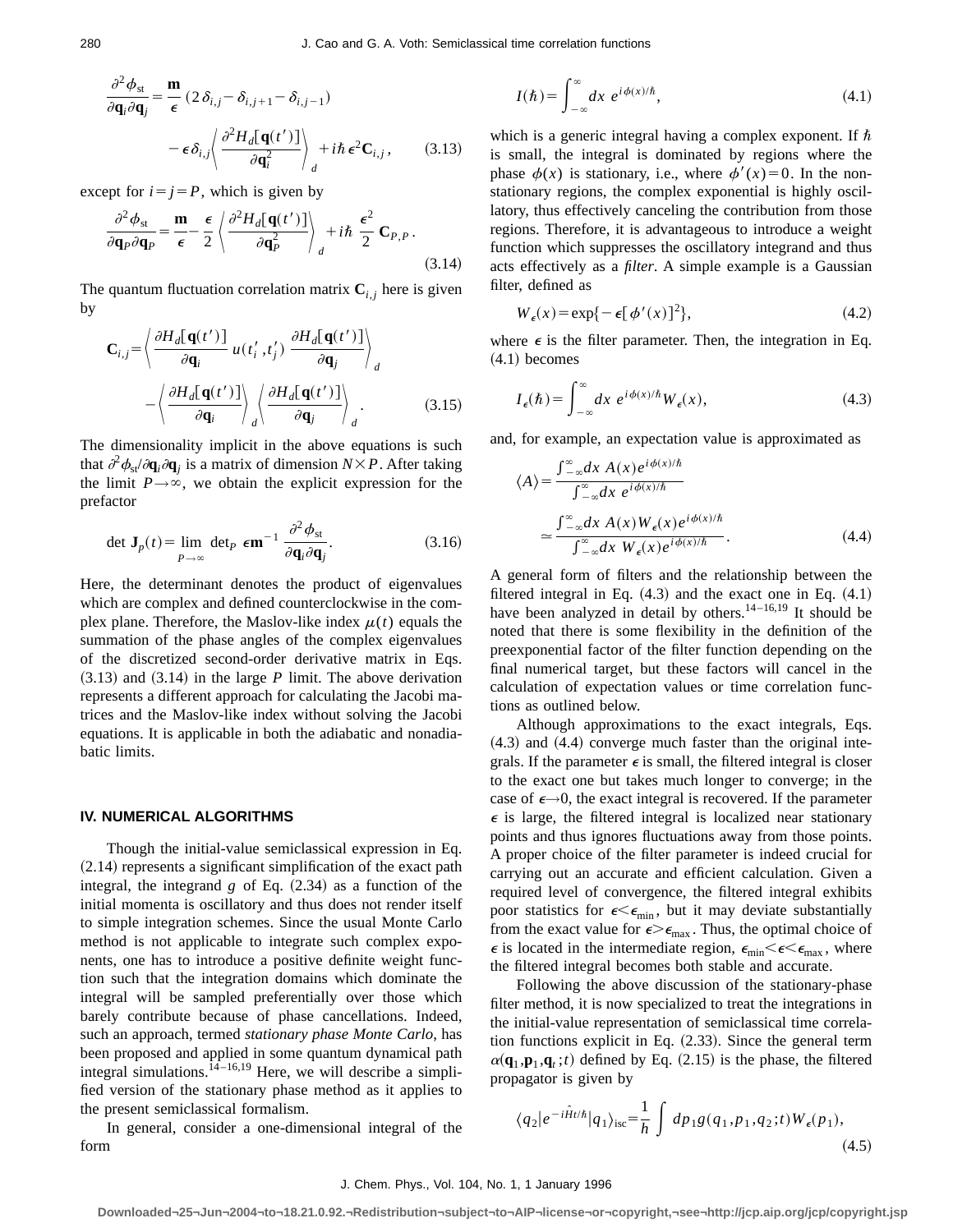where the filter can be defined as

$$
W_{\epsilon,p_1} = \exp[-\epsilon_p (\partial \alpha/\partial p_1)^2]
$$
  
= 
$$
\exp(-\epsilon_p \{J_p(t)[q_t - q(t)]\}^2)
$$
 (4.6)

and a one-dimensional notation has been adopted here for

notational simplicity. It is also straightforward to write down the filtered expression for the semiclassical time correlation function. For example, the case of position-dependent operators is given from Eq.  $(2.35)$  by

$$
\langle \hat{A}(t)\hat{B}(0)\rangle_{\rm{isc}} = \frac{\int dq_1 \int dq_2 \int dq_i \int dp_1 \int dp_2 \rho(q_1, q_2; \beta) K_g(t) W_{\epsilon, p_1} W_{\epsilon, p_2} W_{\epsilon, q_1} A(q_1) B(q_1)}{\int dq_1 \int dq_2 \int dq_i \int dp_1 \int dp_2 \rho(q_1, q_2; \beta) K_g(t) W_{\epsilon, p_1} W_{\epsilon, p_2} W_{\epsilon, q_1}},\tag{4.7}
$$

where  $K_g(t) = g(q_1, p_1, q_t; t)^* g(q_2, p_2, q_t; t)$ , and a filter is also applied here to the  $q_t$  integration, i.e.,

$$
W_{\epsilon,q_t} = \exp\{-\epsilon_q[\partial(\alpha_1 - \alpha_2)/\partial q_t]^2\}
$$
  
= 
$$
\exp\{-\epsilon_q[p_1(t) - p_2(t)]^2\}.
$$
 (4.8)

In Eq.  $(4.7)$ , the quantum density matrix element  $\rho(q_1, q_2; \beta)$  also provides a natural "filter" for the integration over the variables  $q_1$  and  $q_2$ . The functions  $A(q_t)$  and  $B(q_1)$  in Eq. (4.7) may also aid in the filtering, depending on their form. Note that the denominator of Eq.  $(4.7)$  equals the partition function *Z*, but it has been written so that the overall equation is amenable to a Monte Carlo algorithm. It should also noted that the trajectories  $q(t)$  in Eq. (4.6) which contribute to  $W_{\epsilon, p_1}$  and  $W_{\epsilon, p_2}$  in Eq. (4.7) are different (i.e., they have different initial momenta) and therefore must be treated as such.

## **V. NUMERICAL EXAMPLES**

## **A. Propagator for a solvable potential**

To demonstrate the feasibility and accuracy of the initialvalue semiclassical approximation and the stationary-phase filter technique, we first present a numerical study of a solvable potential, given by

$$
V(q) = \frac{1}{q^2} \tag{5.1}
$$

with  $m=1.0$  and  $\hbar=1.0$ . The real-time propagator of this potential is given in a closed form by<sup>6</sup>

$$
G(q_1, q_t; t) = (m\sqrt{q_1 q_t}/i\hbar t) \exp[i m(q_1^2 + q_t^2)/2\hbar t]
$$
  
× $I_{3/2}(mq_1 q_t/i\hbar t)$ , (5.2)

where  $I_{\nu}$  is the modified Bessel function of index  $\nu=3/2$ . In Fig. 1 is plotted the unfiltered integrand  $g$  of Eq.  $(2.34)$ , the filtered integrand in Eq.  $(4.5)$ , and the filter in Eq.  $(4.6)$  as a function of the initial momentum for  $q_1=3$ ,  $q_t=4$ ,  $t=3$ . The filter parameter in Eq. (4.6) was taken as  $\epsilon_p = 0.01$ . It can be seen clearly from Fig. 1 that the integrand is highly oscillatory except near the origin. The filter selects two stationary regions, one to the left of the origin, the other to the right of the origin, which indeed correspond to two possible classical trajectories, the direct path and the indirect path bounced from the repulsive wall.

The squared amplitude of the time propagator for the potential in Eq.  $(5.1)$  with the same parameters as in Fig. 1 is plotted as a function of time in Fig. 2, where the exact and semiclassical results are represented by a solid and dashed lines, respectively. The initial momentum was integrated on a 200-point grid from  $-10$  to 10 with a filter parameter of  $\epsilon_p$ =0.01. Despite the small discrepancies due to the nature of the semiclassical approximation, good agreement with the exact result is achieved.

# **B. Anharmonic quantum oscillator: Position correlation function**

In this subsection, the initial-value semiclassical method is used to compute the position correlation function for an anharmonic potential, defined as

$$
V(q) = \frac{1}{2}q^2 + \frac{1}{4}q^4\tag{5.3}
$$

with  $m=1.0$ ,  $\hbar=1.0$  and  $\beta=1.0$ . The position correlation function was computed with filters on the momentum integrations having a value of  $\epsilon_p = 0.1$ . The thermal density matrix was calculated by the numerical multiplication method  $(NMM)$ ,<sup>12</sup> and the coordinates and momenta were integrated on grids. The numerically exact correlation function was obtained from a harmonic oscillator basis set calculation. In Fig. 3, the real parts of the exact and semiclassical time correlation functions are plotted as functions of time. The semiclassical approximation is more accurate for time correlation functions than for propagators, probably because correlation functions result from a thermal average of forward and backward real-time propagators and are thereby less sensitive to errors introduced by the semiclassical approximation. In general, the agreement between the exact and semiclassical results is excellent for this system.

## **C. Double well: Reactive flux**

As a final example, the flux–flux correlation function was calculated for a double well potential, defined as

$$
V(q) = -\frac{1}{2}q^2 + \frac{1}{4}q^4\tag{5.4}
$$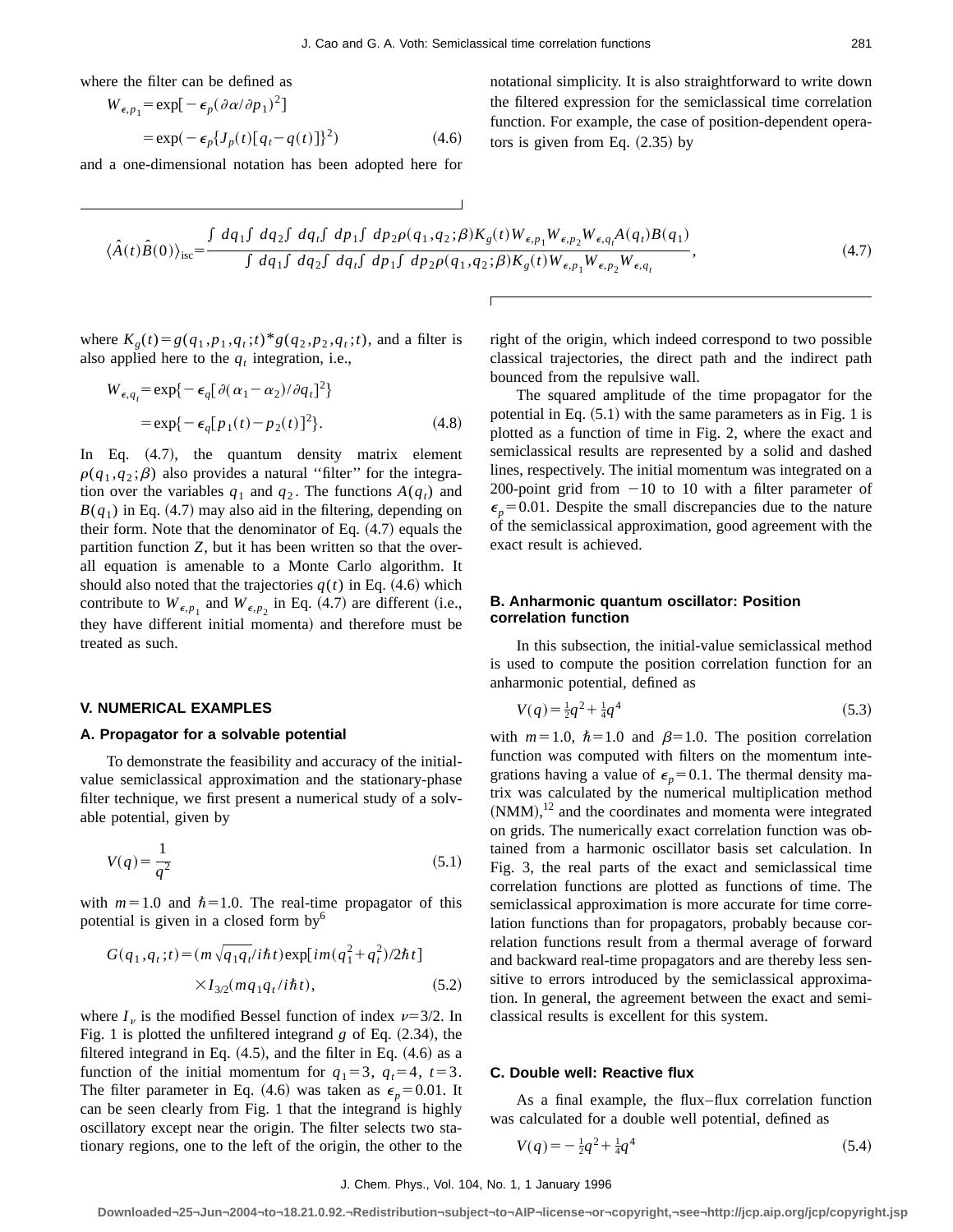$cos(\alpha)$ 

 $1.0$ 

 $0.5$ 

 $0.0$ 

 $-0.5$ 

 $-1.0$ 

- 8

----- without filter

filter

with filter

8

6

FIG. 1. The unfiltered integrand *g* in the initial-value semiclassical approximation (dashed line), the filtered integrand in Eq.  $(4.5)$  (solid line), and the filter function (bold line) plotted as functions of the initial momentum for the  $1/q^2$  potential with  $q_1 = 3$ ,  $q_2 = 4$ , and  $t = 3$ .

 $\boldsymbol{0}$ 

 $\mathbf{p}$ 

 $\overline{2}$ 

4

 $-2$ 

- 4

6

with  $m=1.0$ ,  $\beta=1.0$ , and  $\hbar=1.0$ . The quantum dynamics of a double well exhibits coherence at low temperature, thermal activation at high temperature, and assumes an exponential decay in the presence of dissipation. Miller and co-workers have shown that thermal rate constants can be obtained from the time integration of the flux–flux correlation function, defined  $as^{72}$ 

$$
C_{\rm FF}(t) = \text{Tr}(\hat{F}e^{-\beta \hat{H}/2 - i\hat{H}t/\hbar}\hat{F}e^{-\beta \hat{H}/2 + i\hat{H}t/\hbar}),
$$
(5.5)

where the flux operator is given by

$$
\hat{F} = \frac{1}{2m} \left[ \hat{p} \,\delta(q - q_b) + \delta(q - q_b)\hat{p} \right] \tag{5.6}
$$

with  $q<sub>b</sub>$  defined as the position of the dividing surface. To be more explicit, we define a complex time propagator as



FIG. 2. A plot of  $|G_{\text{isc}}(3,4;t)|^2$  vs time (dashed line) for the  $1/q^2$  potential. The exact result is shown for comparison by the solid line.



FIG. 3. The real part of the initial-value semiclassical position correlation function (solid diamonds) for the potential in Eq.  $(5.3)$  at a temperature  $\beta$ =1.0. The numerically exact result obtained from a basis set calculation is shown by the solid line.

$$
\tilde{G}(q_1, q_2; \beta, t) = \langle q_2 | e^{-\beta \hat{H}/2 - i\hat{H}t/\hbar} | q_1 \rangle \tag{5.7}
$$

such that the flux–flux correlation function can be expressed  $as^{72}$ 

$$
C_{\text{FF}}(t) = -\lim_{q \to q_b} \frac{1}{2m^2} \left[ \left| \hat{\rho} \tilde{G}(q_b, q; \beta, t) \right|^2 \right. \\ \left. + \text{Re} \left[ \hat{\rho} \hat{\rho}_b \tilde{G}(q_b, q; \beta, t) \tilde{G}^*(q_b, q; \beta, t) \right], \quad (5.8)
$$

where  $\hat{p}_b$  is the momentum operator acting on  $q_b$ . Although the flux–flux correlation function depends upon the choice of the dividing surface, the rate constant is a physical quantity independent of  $q_b$ . For convenience, we choose  $q_b=0$  so that the first term in Eq.  $(5.8)$  vanishes for a symmetric barrier. In Fig. 4, the semiclassical value of  $C_{FF}(t)$  is plotted for



FIG. 4. The initial-value semiclassical flux–flux correlation function (solid diamonds) for the potential in Eq.  $(5.4)$  plotted along with the numerically exact result (solid line) obtained from a basis set calculation.

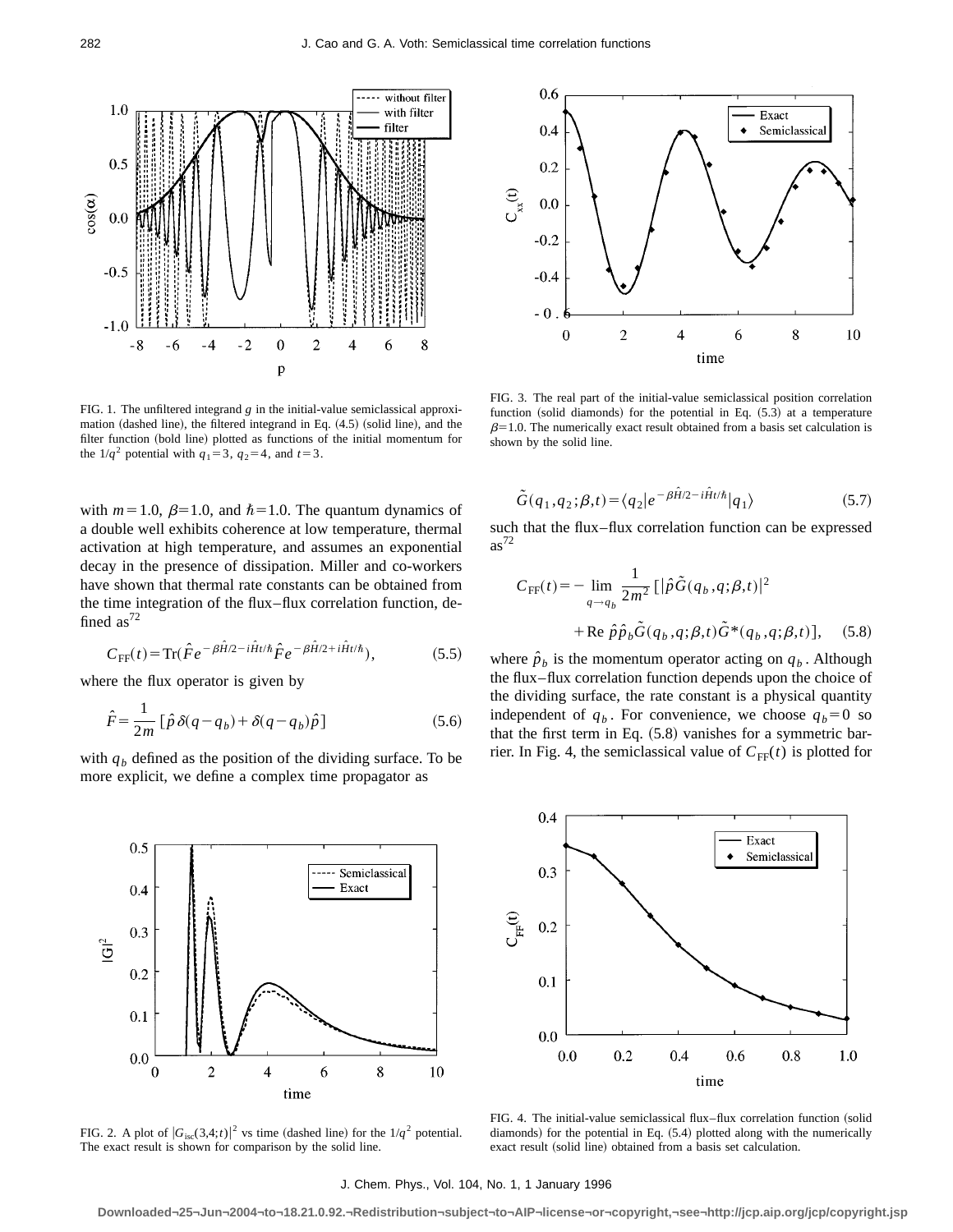#### **VI. CONCLUDING REMARKS**

obtained.

In this paper, we have discussed the semiclassical formulation of quantum dynamical time correlation functions and have also investigated the numerical feasibility of the semiclassical approximation for calculating such functions. We demonstrated the reduction from the exact quantum time correlation function to a nonuniform boundary-value semiclassical expression, then to a global-time initial-value semiclassical representation, and finally to the limit of electronically nonadiabatic quantum nuclear dynamics. Much of this formulation was accomplished with the help of a discrete approach. The resulting discrete initial-value representation of the semiclassical approximation proves to be advantageous for the implementation of semiclassical dynamics since the global-time formula avoids the problems associated with caustics and root searches.

from a basis set calculation. Again, excellent agreement is

The studies presented in this paper are not only instructive and revealing, but they also serve as the formal basis for numerical algorithms. To achieve numerical efficiency in such algorithms, a stationary-phase filter technique was introduced into the method to effectively suppress the oscillatory region of the integrations. Several examples were tested with the semiclassical method and compared with the exact results obtained from basis-set calculations. These studies clearly demonstrate the feasibility and accuracy of the algorithm.

With the results of the present work in hand, nontrivial applications of the semiclassical theory should be within reach. For example, the combined use of the initial-value semiclassical formalism and the stationary phase Monte Carlo technique should allow us to calculate time correlation functions for realistic many-body systems, particularly for one (or a few) quantum particles in a classical-like environment. It will also be very interesting to apply this algorithm when the semiclassical nuclear dynamics of such systems must be treated nonadiabatically. For more complex quantum systems in the condensed phase, the semiclassical method can also be used to accurately propagate an ''important'' quantum subsystem  $(e.g.,$  solute) under the influence of an approximate quantum environmental force calculated by  $CMD^{38-41}$  or from a quantum Gaussian bath. We have, in fact, developed a simple and flexible scheme<sup>73</sup> to generate the quantum forces in the latter scenario which can readily be incorporated into the semiclassical methodology described in this paper. These and other developments should greatly facilitate our ongoing efforts to numerically simulate a wide range of complex quantum dynamical processes in condensed matter.

#### **ACKNOWLEDGMENTS**

This research was supported by the National Science Foundation  $(CHE-9158079)$  and  $(CHE-9410608)$  and by the Office of Naval Research. G.A.V. is a recipient of a National Science Foundation Presidential Young Investigator Award, a David and Lucile Packard Fellowship in Science and Engineering, an Alfred P. Sloan Foundation Research Fellowship, and a Camille Dreyfus Teacher-Scholar Award. The authors are indebted to Charles Ursenbach for proofreading the manuscript and to Li Liao, Camilla Minichino, and Rigoberto Hernandez for useful suggestions.

# **APPENDIX A: THE CLASSICAL LIMIT OF QUANTUM TIME CORRELATION FUNCTIONS**

To reveal the relationship between classical and quantum time correlation functions, one can introduce into Eq.  $(2.13)$ a set of collective coordinates $^{74}$ 

$$
\tilde{\mathbf{q}}(t') = \mathbf{q}_f(t') - \mathbf{q}_b(t'),
$$
\n
$$
\overline{\mathbf{q}}(t') = [\mathbf{q}_f(t') + \mathbf{q}_b(t')] / 2
$$
\n(A1)

with corresponding collective momenta

$$
\tilde{\mathbf{p}}(t') = \mathbf{p}_f(t') - \mathbf{p}_b(t'),
$$
  
\n
$$
\overline{\mathbf{p}}(t') = [\mathbf{p}_f(t') + \mathbf{p}_b(t')]^{2},
$$
\n(A2)

where  $\mathbf{q}_f(t')$  and  $\mathbf{q}_b(t')$  are the forward and backward classical paths, respectively, and  $\mathbf{p}_f(t')$  and  $\mathbf{p}_b(t')$  are the corresponding momenta. Note that in the context of the time correlation function given by Eq.  $(2.13)$  the initial collective coordinates are given by  $\overline{q}(0) = (q_1 + q_2)/2$  and  $\tilde{q}(0) = q_1 - q_2$ coordinates are given by  $\mathbf{q}(0) - (\mathbf{q}_1 + \mathbf{q}_2)/2$  and  $\mathbf{q}(0) - \mathbf{q}_1 - \mathbf{q}_2$ <br>and the final collective coordinates are given by  $\overline{\mathbf{q}}(t) = \mathbf{q}_t$  and  $\tilde{\mathbf{q}}(t) = 0$ . Assuming that the path difference  $\tilde{\mathbf{q}}(t')$  is small, one can expand the action difference  $\Delta S_{st}$  in Eq. (2.13) to linear order in  $\tilde{q}$  such that

$$
\Delta S_{\rm st} = S_{\rm st}(\mathbf{q}_1, \mathbf{q}_t; t) - S_{\rm st}(\mathbf{q}_2, \mathbf{q}_t; t) \approx -\overline{\mathbf{p}}_0 \cdot \widetilde{\mathbf{q}}_0, \tag{A3}
$$

where  $\overline{\mathbf{p}}_0 = \overline{\mathbf{p}}_{st}(0)$  and  $\overline{\mathbf{q}}_0 = \overline{\mathbf{q}}_{st}(0)$ . Furthermore, the difference of the forward and backward stationary paths can be ignored in the nonexponential factor of Eq.  $(2.13)$  and a Jacobian transformation can be performed, giving

$$
\int d\mathbf{q}_t |\det \partial \mathbf{q}_t / \partial \overline{\mathbf{p}}_0|^{-1} = \int d\overline{\mathbf{p}}_0
$$
 (A4)

which changes the semiclassical boundary-value problem to an initial-value problem. Putting all the pieces together and omitting the irrelevant indices, we have

$$
\langle \hat{A}(t)\hat{B}(0)\rangle_{W} = \frac{1}{h^{N}} \int d\mathbf{q} \int d\mathbf{p} W(\mathbf{q}, \mathbf{p}; \beta)
$$

$$
\times A[\mathbf{q}_{cl}(t)] B[\mathbf{q}_{cl}(0)], \qquad (A5)
$$

where  $\mathbf{q}_{cl}(t)$  is the classical trajectory and  $W(\mathbf{q}, \mathbf{p})$  is the well-known Wigner distribution function, defined as<sup>65</sup>

$$
W(\mathbf{q}, \mathbf{p}; \beta) = \frac{1}{Z} \int d\tilde{\mathbf{q}} e^{-i\mathbf{p} \cdot \tilde{\mathbf{q}}/\hbar} \rho(\mathbf{q} + \tilde{\mathbf{q}}/2, \mathbf{q} - \tilde{\mathbf{q}}/2; \beta). \tag{A6}
$$

Assuming the high-temperature approximation of the canonical density matrix, i.e.,

$$
\rho(\mathbf{q}_1, \mathbf{q}_2; \beta) = \left(\frac{m}{2\pi\hbar^2\beta}\right)^{N/2} \exp\left(-\frac{1}{2\hbar^2\beta} \left(\mathbf{q}_1 - \mathbf{q}_2\right) \cdot \mathbf{m}\right)
$$

J. Chem. Phys., Vol. 104, No. 1, 1 January 1996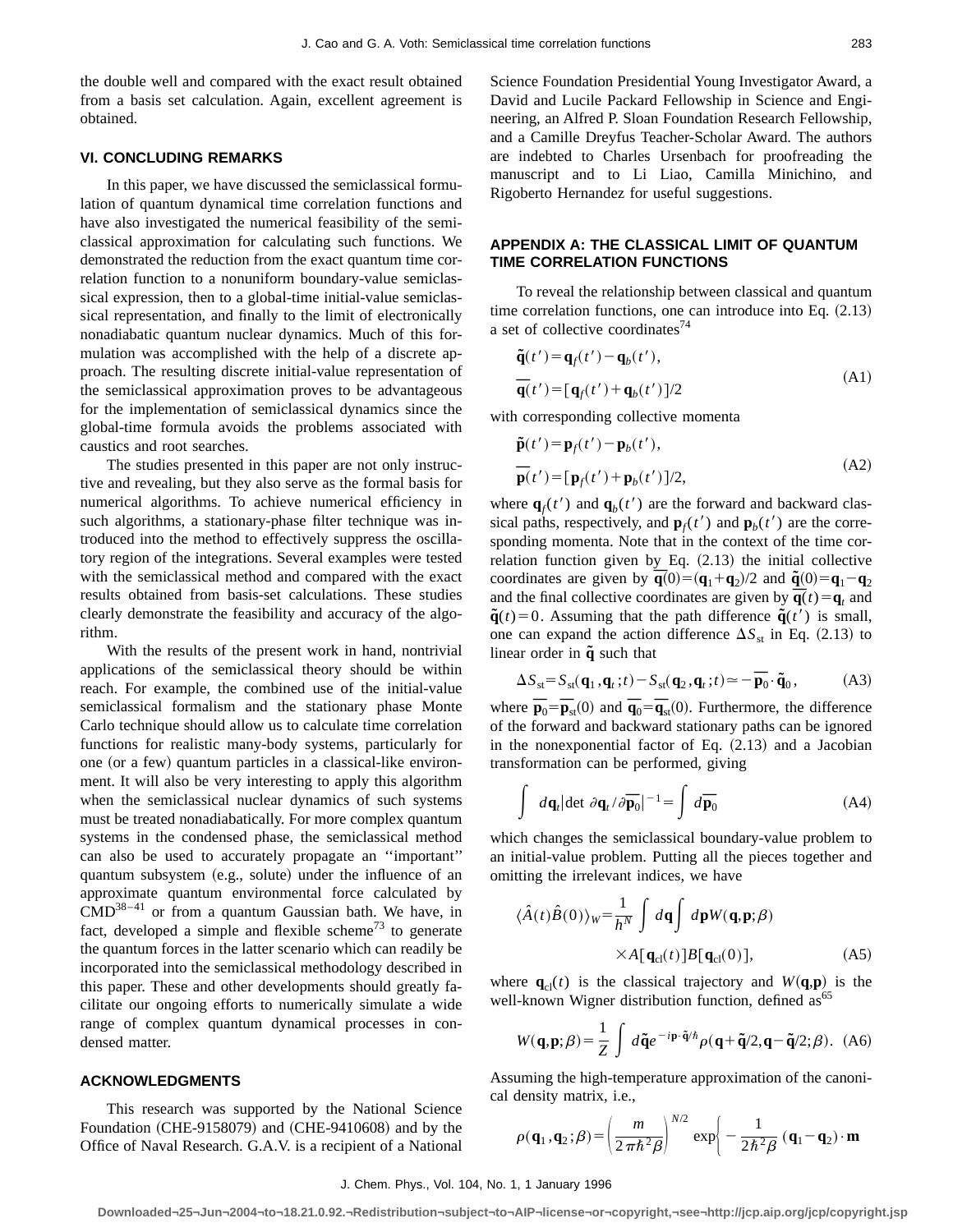$$
\cdot (\mathbf{q}_1 - \mathbf{q}_2) - \beta V \bigg( \frac{\mathbf{q}_1 + \mathbf{q}_2}{2} \bigg) \bigg\}, \tag{A7}
$$

the Wigner distribution function  $(A6)$  reduces to the Boltzmann distribution function. The classical time correlation function is then completely recovered, giving

$$
\langle A(t)B(0)\rangle_{\text{cl}} = \frac{1}{Z_{\text{cl}}} \frac{1}{h^N} \int d\mathbf{q} \int d\mathbf{p}
$$
  
× $\exp[-\beta H_{\text{cl}}(\mathbf{p}, \mathbf{q})]A[\mathbf{q}_{\text{cl}}(t)]B[\mathbf{q}_{\text{cl}}(0)]$  (A8)

with  $H(\mathbf{p},\mathbf{q})$  and  $Z_{cl}$  being the classical Hamiltonian and partition function, respectively. Thus, classical dynamics results from the high temperature approximation of the density matrix and the linear expansion of the action difference of the forward and backward stationary paths in the semiclassical expression for the time correlation function. The reduction to the classical limit starting from the initial-value approximation does not differ from the above derivation. The Weyl ordering of operators simplifies the analysis, though the classical limit does not depend on operator orderings.

Clearly, Eq.  $(A5)$  implies that a quasiclassical dynamics can be constructed based on the Wigner distribution function. On the other hand, the fact that the Wigner distribution function is not positive definite complicates the interpretation of the Wigner distribution as a phase-space quantum distribution function. However, one might adopt a coarse-grained Wigner distribution, such as the Husimi distribution function, $75$  as a quantum analogy to the classical Boltzmann distribution function.

# **APPENDIX B: DISCRETE DERIVATION OF THE JACOBI EQUATION**

For convenience, the derivation in this Appendix is presented for one degree of freedom as the multidimensional generalization presents no special difficulties. To start, we define the determinant of the following two matrices as

$$
D_q(P) = \det \begin{pmatrix} 2 - \epsilon^2 W_1 & -1 & 0 & \cdots \\ -1 & 2 - \epsilon^2 W_2 & -1 & \cdots \\ \vdots & \vdots & \vdots & \vdots \\ \cdots & -1 & 2 - \epsilon^2 W_{P-2} & -1 \\ \cdots & 0 & -1 & 2 - \epsilon^2 W_{P-1} \end{pmatrix}
$$
 (B1)

which appears in the discrete expression for the position–position propagator, and

$$
D_p(P) = \det \begin{pmatrix} 2 - \epsilon^2 W_1 & -1 & 0 & \cdots \\ -1 & 2 - \epsilon^2 W_2 & -1 & \cdots \\ \vdots & \vdots & \vdots & \vdots \\ \cdots & -1 & 2 - \epsilon^2 W_{P-1} & -1 \\ \cdots & 0 & -1 & 1 - \frac{1}{2} \epsilon^2 W_P \end{pmatrix}
$$
 (B2)

which appears in the position–momentum propagator. Note that the determinant here is the product of the eigenvalues and thereby does not imply the absolute value. It is then easy to observe the following iterative relations:

$$
D_q(P+1) = (2 - \epsilon^2 W_P) D_q(P) - D_q(P-1)
$$
 (B3)

and

$$
D_p(P) = [1 - (\epsilon^2/2)W_P]D_q(P) - D_q(P - 1).
$$
 (B4)

Combining Eqs.  $(B3)$  and  $(B4)$ , we have

$$
D_p(P) = \frac{1}{2} [D_q(P+1) - D_q(P-1)].
$$
 (B5)

To associate the above difference equation to differential equations, we take the limit  $\epsilon \rightarrow 0$ , define the continuous variables  $t = \epsilon P$ , and introduce continuous variables able  $t = \epsilon P$ , and introduce continuous  $J_q(t) = \epsilon D_q(P)/m$  and  $J_p(t) = D_p(P)$ . With these definitions in hand, we can rewrite Eqs.  $(B3)$  and  $(B5)$  as

$$
\ddot{J}_q + W(t)J_q = 0 \tag{B6}
$$

and

$$
m\dot{J}_q = J_p \tag{B7}
$$

with the boundary conditions specified as  $J_q(0)=0$  and  $J_p(0) = 1$ . Obviously, Eqs. (B6) and (B7) are identical to the Jacobi equations if  $W(t)$  is specified by  $mW(t)$  $= d^2 V[q_{st}(t)]/dq^2$ ; therefore,  $J_q$  and  $J_p$  are the usual Jacobi variables, i.e.,  $J_q(t) = \partial q(t)/\partial p_1$  and  $J_p(t) = \partial p(t)/\partial p_1$ .

- <sup>1</sup> R. Kubo, N. Toda, and N. Hashitsume, *Statistical Physics II* (Springer, Berlin, 1985).
- <sup>2</sup>B. J. Berne and R. Pecora, *Dynamic Light Scattering* (Wiley-Interscience, New York, 1976).
- 3G. C. Schatz and M. A. Ratner, *Quantum Mechanics in Chemistry* (Prentice-Hall, Englewood Cliffs, NJ, 1993).

4R. P. Feynman and A. R. Hibbs, *Quantum Mechanics and Path Integrals* (McGraw-Hill, New York, 1965).